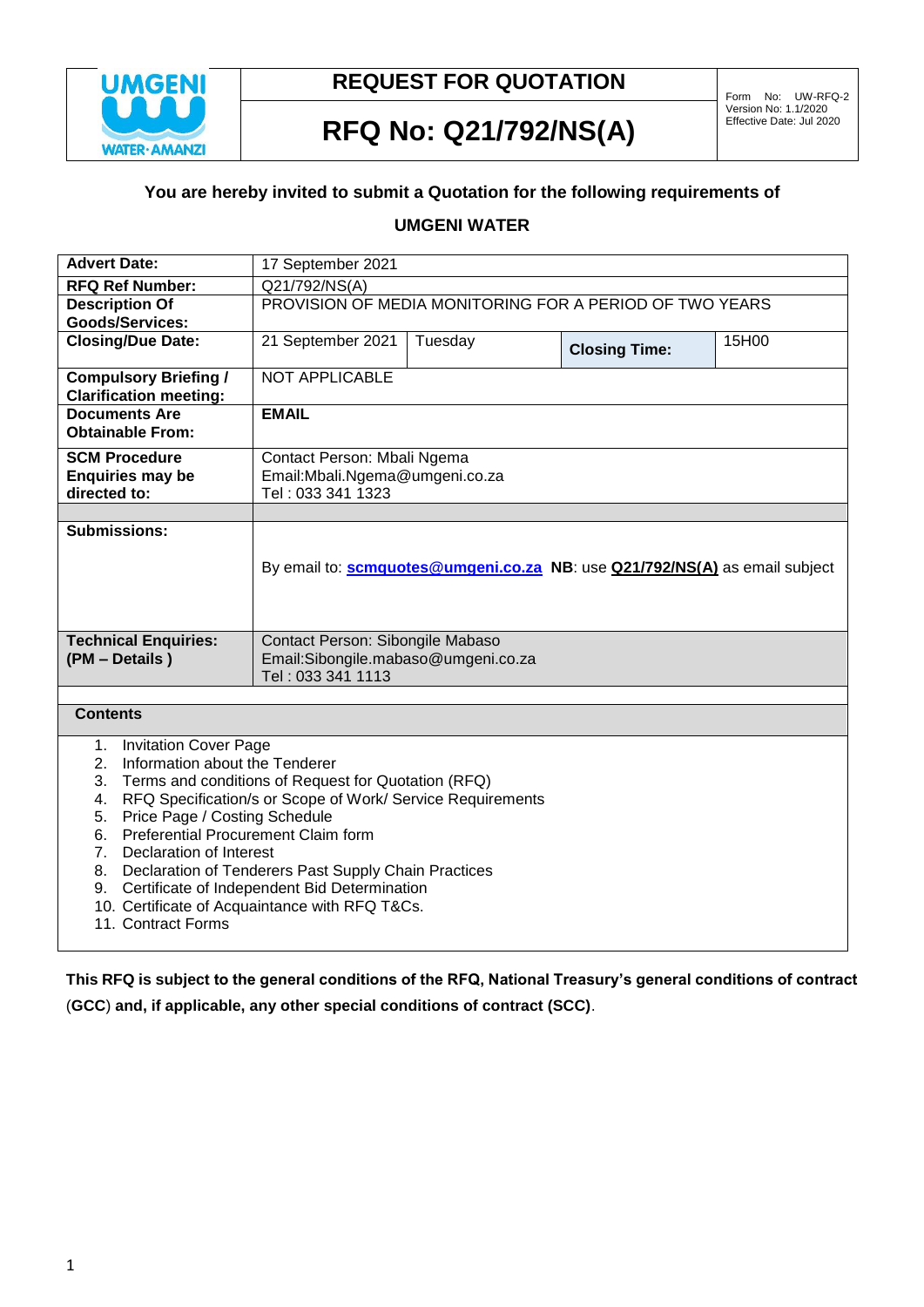| <b>RFQ Number</b>              |  |
|--------------------------------|--|
| Name of tenderer               |  |
| Registration number            |  |
| VAT registration number        |  |
| Telephone number               |  |
| Cell number                    |  |
| E-mail address                 |  |
| Postal address                 |  |
|                                |  |
| Physical address               |  |
|                                |  |
| Umgeni Water Vendor No.        |  |
| CSD Supplier number            |  |
| <b>CSD Unique Registration</b> |  |
| Reference Number               |  |
| Contact person's name          |  |

**I certify that the information furnished on this form is true and correct. I further accept that, in addition to cancellation of a contract, action may be taken against me should this declaration prove to be false.**

**\_\_\_\_\_\_\_\_\_\_\_\_\_\_\_\_\_\_\_\_\_\_\_\_\_\_\_\_\_\_\_ \_\_\_\_\_\_\_\_\_\_\_\_\_\_\_\_\_\_\_\_\_\_\_\_** Name of tenderer (duly authorised) Signature of tenderer

**\_\_\_\_\_\_\_\_\_\_\_\_\_\_\_\_\_\_\_\_\_\_\_\_\_\_\_\_\_\_ \_\_\_\_\_\_\_\_\_\_\_\_\_\_\_\_\_\_\_\_ Signature of tenderer Date**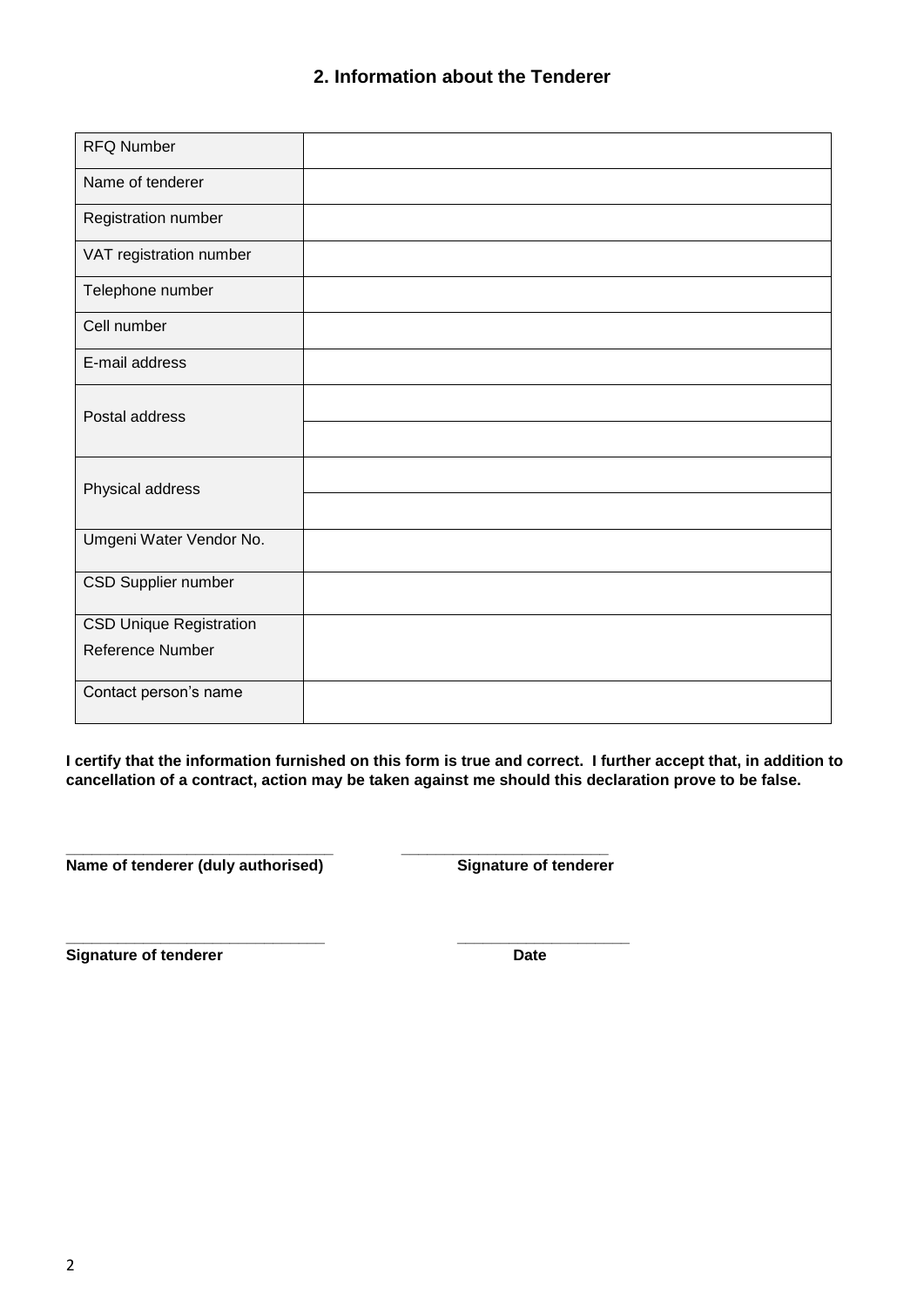#### **3.TERMS AND CONDITIONS OF REQUEST FOR QUOTATION (RFQ)**

- 1. Any alteration made by the tenderer must be initialled.
- 2. Use of correcting fluid is prohibited
- 3. This quotation is subject to the Preferential Procurement Policy Framework Act and the Preferential Procurement Regulations, 2017; the General Conditions of Contract (GCC) and if applicable any other Special Conditions of Contract.
- 4. Companies must be registered on the National Treasury's Central Suppliers Database.
- 5. Suppliers are advised that the 80/20 preference points system shall be applied in the evaluation of this quotation. To qualify for preference points suppliers are required to submit certified copies of valid B-BBEE status Level Verification Certificates to substantiate their B-BBEE rating claims. Refer to SBD 6.1 form.
- 6. Suppliers must complete the attached **SBD 4** -Declaration of interest form, the **SBD 8** Declaration of Suppliers past performance form and the **SBD 9** - Certificate of Independent Bid Determination. Failure to complete these documents may result in the quotation being invalidated.
- 7. Quotations must be in accordance and comply with the specifications/scope of work provided, unless otherwise stipulated.
- 8. The official Umgeni Water quotation form must be used to tender the offered price. Should the allocated price page be insufficient, the tenderer may supplement the price page with an additional pricing breakdown.
- 9. The successful supplier may be required to fill in and sign a written Contract Form. (If applicable)
- 10. This document may contain confidential information that is the property of Umgeni Water.
- 11. No part of the contents may be used, copied, disclosed or conveyed in whole or in part to any party in any manner whatsoever other than for preparing a proposal in response to this RFQ, without prior written permission from Umgeni Water and the Tenderer.
- 12. All Copyright and Intellectual Property herein vests with Umgeni Water and its Tenderer.
- 13. Quotations must be submitted by email [scmquotes@umgeni.co.za](mailto:scmquotes@umgeni.co.za) or be deposited in tender box situated as indicated on the quotation request form marked appropriated as directed. (*The applicable submission method is reflected on the cover page)*. Suppliers should ensure that quotations are delivered before closing time and to the correct address.
- 14. It is the responsibility of the bidder to ensure that its response reaches Umgeni Water on or before the closing date and time of the RFQ.
- 15. Late and incomplete submissions will not be accepted.
- 16. Price Declaration must be completed, and should the total RFQ prices differ, the one indicated on the price declaration shall be considered the correct price.
- 17. Tenderers are required to submit a valid Tax clearance verification PIN.
- 18. No services must be rendered or goods delivered before an official Umgeni Water Purchase Order form has been received.

| The Tenderer accepts the above terms, conditions, and Umgeni Water's | <b>Accept</b> | Do not accept |
|----------------------------------------------------------------------|---------------|---------------|
| Standard Conditions of Tender*.                                      |               |               |

\*A full copy of UW's Standard Conditions of Tender are available on Umgeni Water's website.

[http://www.umgeni.co.za/pdf/cm009\\_standard\\_conditions\\_of\\_tender.pdf](http://www.umgeni.co.za/pdf/cm009_standard_conditions_of_tender.pdf)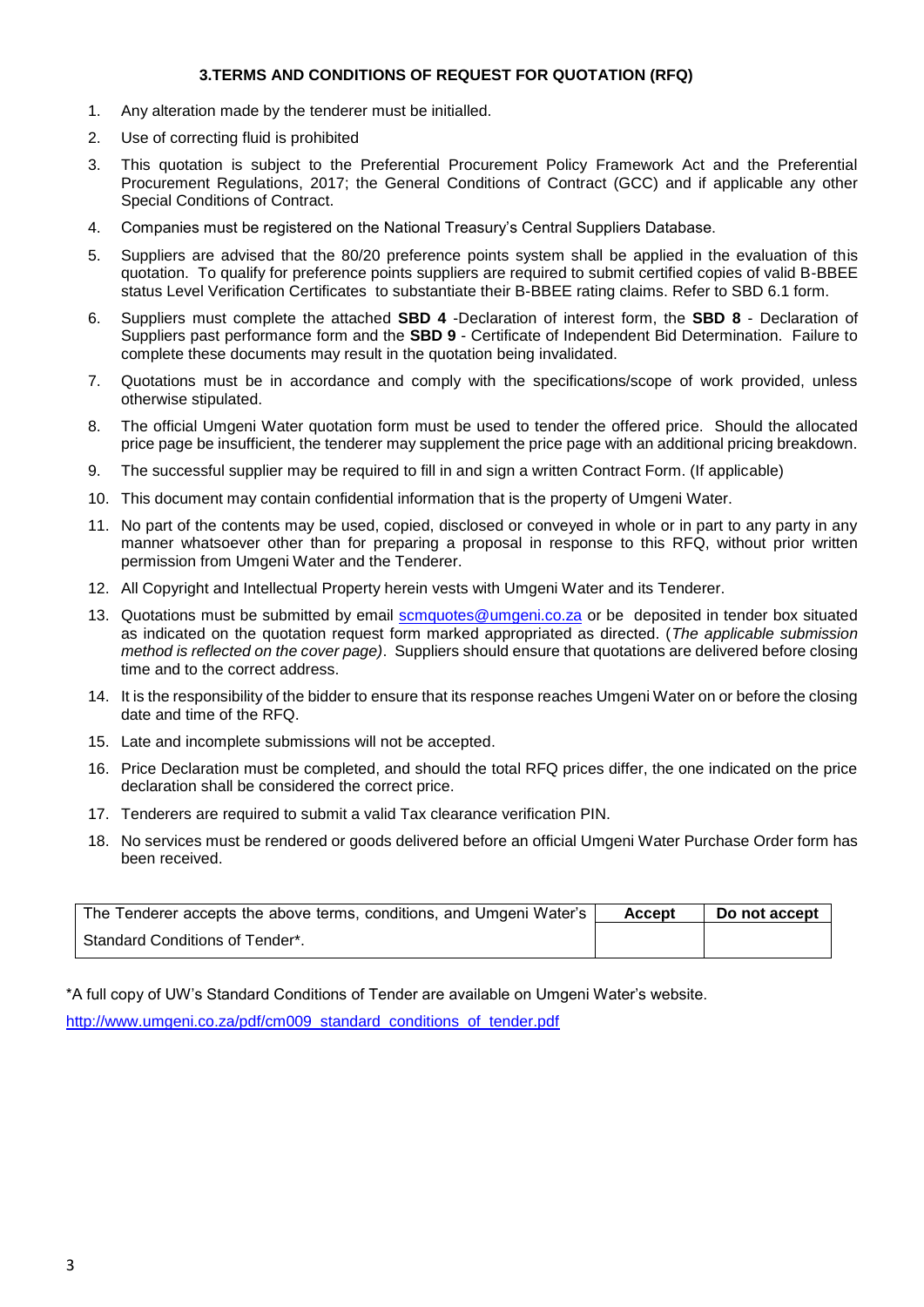#### **CONDITIONS OF QUOTE**

- 1. I/We hereby quote to supply all or any of the supplies and/or to render all or any of the services described in the attached documents to Umgeni Water on the terms and conditions. In accordance with the specifications stipulated in the quotation documents (and which shall be taken as part of and be incorporated into this quote) at the prices and on the terms regarding time for delivery and/or execution inserted therein.
- 2. I/we agree that:
- (a) the offer herein shall remain binding upon me and open for acceptance by Umgeni Water during the validity period indicated and calculated from the closing time of the quote;
- (b) this quote and its acceptance shall be subject to the Public Finance Management Act, 1999, Umgeni Water's Supply Chain Management Policy and Procedures, the General and Special Conditions of Contract as may be applicable, with which I/we am fully acquainted;
- (c) if I/we withdraw my quote within the period for which I/we have agreed that the quote shall remain open for acceptance, or fail to fulfil the contract when called upon to do so. Umgeni Water may, without prejudice to its other rights, agree to the withdrawal of my quote or cancel the contract that may have been entered into between Umgeni Water and I/us. I/we will then pay to Umgeni Water any additional expenses incurred for having either to accept any less favourable quote or, if fresh quote have to be invited, the additional expenditure incurred by the invitation of fresh quotes and by the subsequent acceptance of any less favourable quotes. Umgeni Water shall reserve the right to recover such additional expenditure by set-off against monies which may be due to me under this, or any other tender or contract or against any guarantee or deposit that may have been furnished by me or on my behalf for the due fulfilment of this or any other tender or contract. Pending the ascertainment of the amount of such additional expenditure to retain such monies, guarantee or deposit as security for any loss Umgeni Water may sustain by reason of my default;
- (d) if my quote is accepted, the acceptance may be communicated to me by electronic mail, to the email address supplied in my quotation document;
- (e) the law of the Republic of South Africa shall govern the contract created by the acceptance of my quote and I choose *domicilium citandi et executandi* in the Republic at (full physical address) :

......................................................................................................................................................

......................................................................................................................................................

- 3. I/we furthermore confirm that I/we have satisfied myself as to the correctness and validity of my quote: that the price(s), rate(s) and preference quoted cover all of the work/item(s) and my obligations under a resulting contract, and I accept that any mistakes regarding the price(s) and calculations will be at my risk.
- 4. I/we hereby accept full responsibility for the proper execution and fulfilment of all obligations and conditions devolving on me under this agreement, as the Principal(s) liable for the due fulfilment of this contract.
- 5. I/we agree that any action arising from this contract may in all respects be instituted against me and I/we hereby undertake to satisfy fully any sentence or judgement which may be pronounced against me as a result of such action.
- 6. I/we confirm that I/we have declared all and any interest that I or any persons related to my business has with regard to this quote or any related quotations by completion of the Declaration of Interest Section.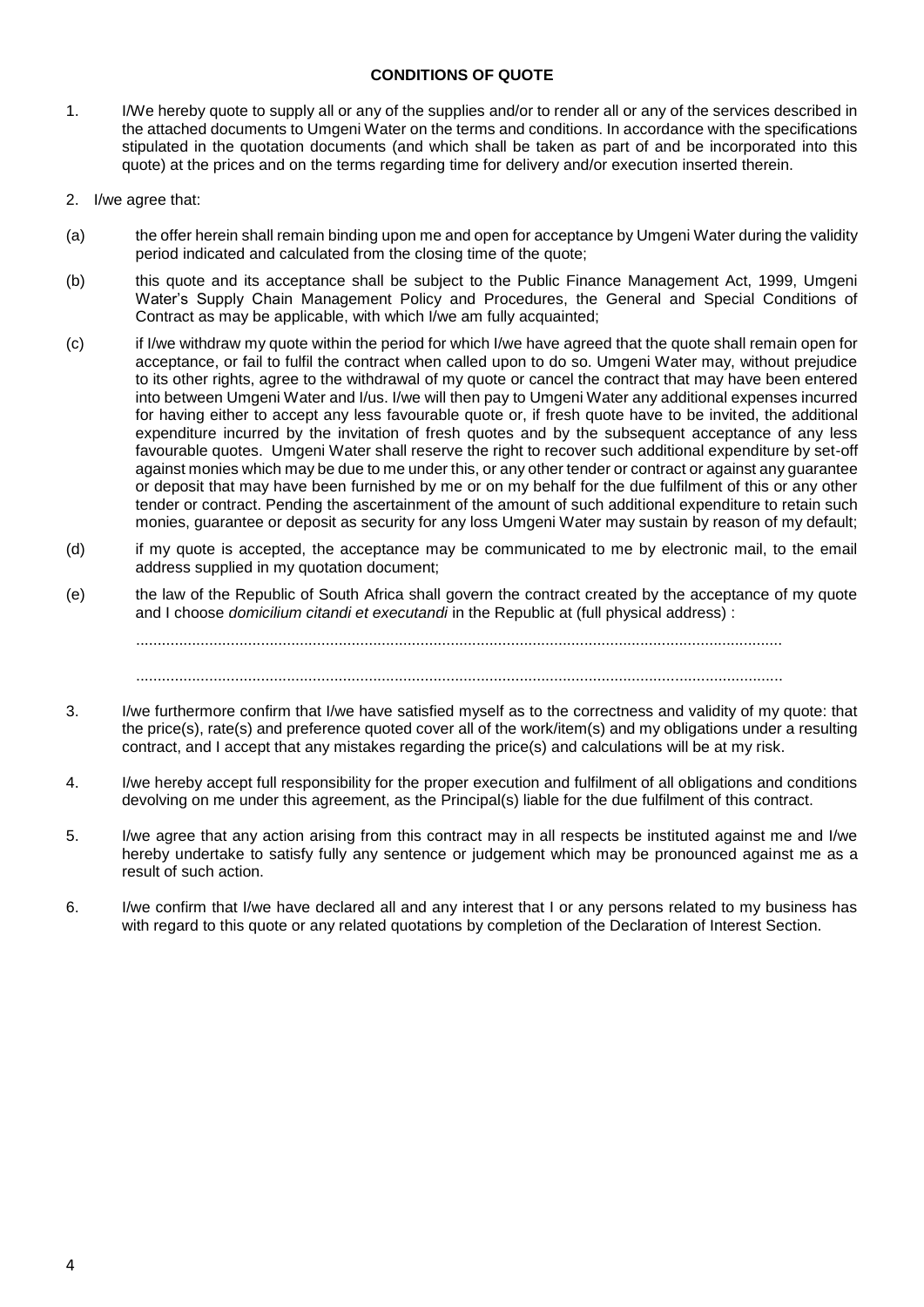#### **4. CERTIFICATION OF CORRECTNESS OF INFORMATION SUPPLIED IN THIS DOCUMENT**

I/WE, THE UNDERSIGNED, WHO WARRANT THAT I AM DULY AUTHORISED TO DO SO ON BEHALF OF THE TENDERER, CERTIFY THAT THE INFORMATION SUPPLIED IN TERMS OF THIS DOCUMENT IS CORRECT AND TRUE, THAT THE SIGNATORY TO THIS DOCUMENT IS DULY AUTHORISED AND ACKNOWLEDGE THAT:

- (1) The tenderer will furnish documentary proof regarding any tendering issue to the satisfaction of the Umgeni Water, if requested to do so.
- (2) If the information supplied is found to be incorrect and/or false then Umgeni Water, in addition to any remedies it may have, may:
	- a) Recover from the contractor all costs, losses or damages incurred or sustained by Umgeni Water as a result of the award of the contract, and/or
	- b) Cancel the contract and claim any damages which Umgeni Water may suffer by having to make less favourable arrangements after such cancellation.

| SIGNATURE OF TENDERER OR DULY<br><b>AUTHORISED REPRESENTATIVE</b> | <b>FULL NAME (IN BLOCK LETTERS)</b> |  |
|-------------------------------------------------------------------|-------------------------------------|--|
|                                                                   |                                     |  |
| <b>CAPACITY OF SIGNATORY</b>                                      |                                     |  |
|                                                                   |                                     |  |
|                                                                   | $\tt$ POSTAL CODE                   |  |
| <b>TELEPHONE NUMBER:</b>                                          |                                     |  |
| <b>FAX NUMBER:</b>                                                |                                     |  |
|                                                                   |                                     |  |
| <b>E-MAIL ADDRESS:</b>                                            |                                     |  |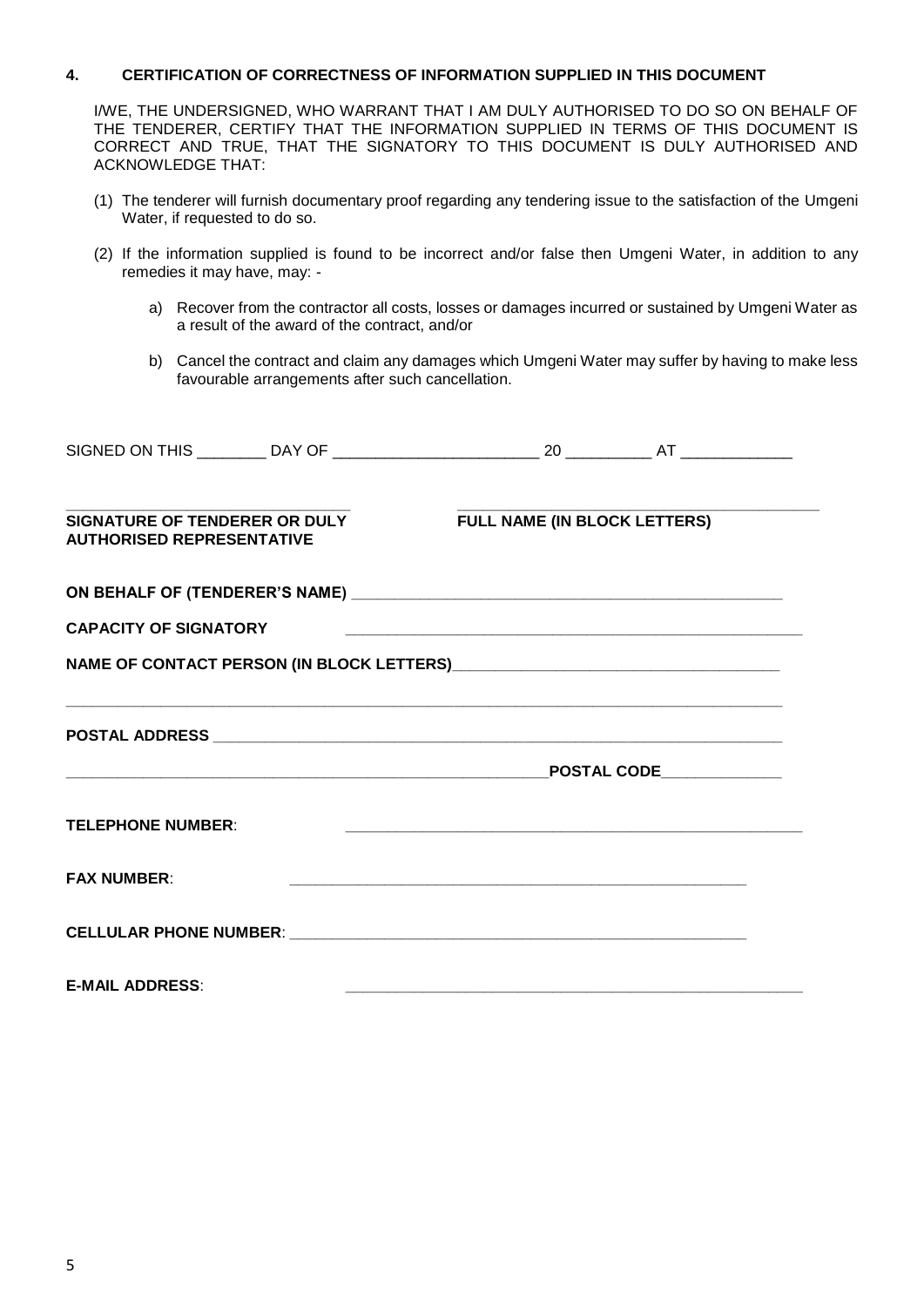#### **5. SCOPE OF WORK**

#### MEDIA MONITORING

The following must be monitored and alerts and snippets provided in daily, weekly and Quarterly Analysis Reports:

- 1. Coverage received by Umgeni Water or reports in which Umgeni Water's name is mentioned
- 2. Coverage received by the Department of Water and Sanitation
- 3. Coverage in which the names of Mhlathuze Water is mentioned

#### MEDIA MONITORING

- Monitoring of South African national, regional and community Print, Broadcast & Online Media and social media activity pertinent to UW
	- Includes playback of broadcast clips (audio and visual)
- Daily batch email alerts
- Access to the interactive online delivery platform
- Quarterly analysis report: **these quarterly reports must coincide with the Financial Year of Umgeni Water – ie 1st July to 30th June**

Weekly email /summary reports. The reports must refer to major events undertaken by Umgeni Water and nature of coverage received for these events.

Overall, the quarterly reports must provide a proper analysis of media coverage, segmented into positive and negative and potential impact on the reputation of UW. Although preferable – but not mandatory – an overview of financial value of coverage received will be useful to have. However, if financial value is determined, it must be accompanied by an explanation of how financial value is arrived at. A major consideration is that there cannot be positive financial value in instances where UW receives negative media coverage. The opposite is the case: negative coverage is likely to diminish UW's brand value.

The quarterly reports produced must be properly formatted and contain graphics and other illustrations to support content.

The quarterly reports will be used in in-house documentation, therefore, they must be contained on pages the equivalent of A4.

#### SOCIAL MEDIA

#### CORPORATE BRAND TRACKING

- Tracking of mention of Umgeni Water's name on social keyword mentions in real-time across key social platforms (Twitter, Facebook Media & YouTube).
- A live dashboard to display Umgeni Water's social media mentions with interactive Hourly Insights.
- The identification of key messages within the Umgeni Water's coverage.
- The identification of specific influencers who drive key messages for Umgeni Water.
- Subfolders to report on Umgeni Water's focus areas.
- Social Account Verification on the Umgeni Water's owned social media profiles (Twitter & Facebook).
- Engagement metrics on Umgeni Water's owned social media posts.
- In-depth on-demand statistical reports containing key social meta-data.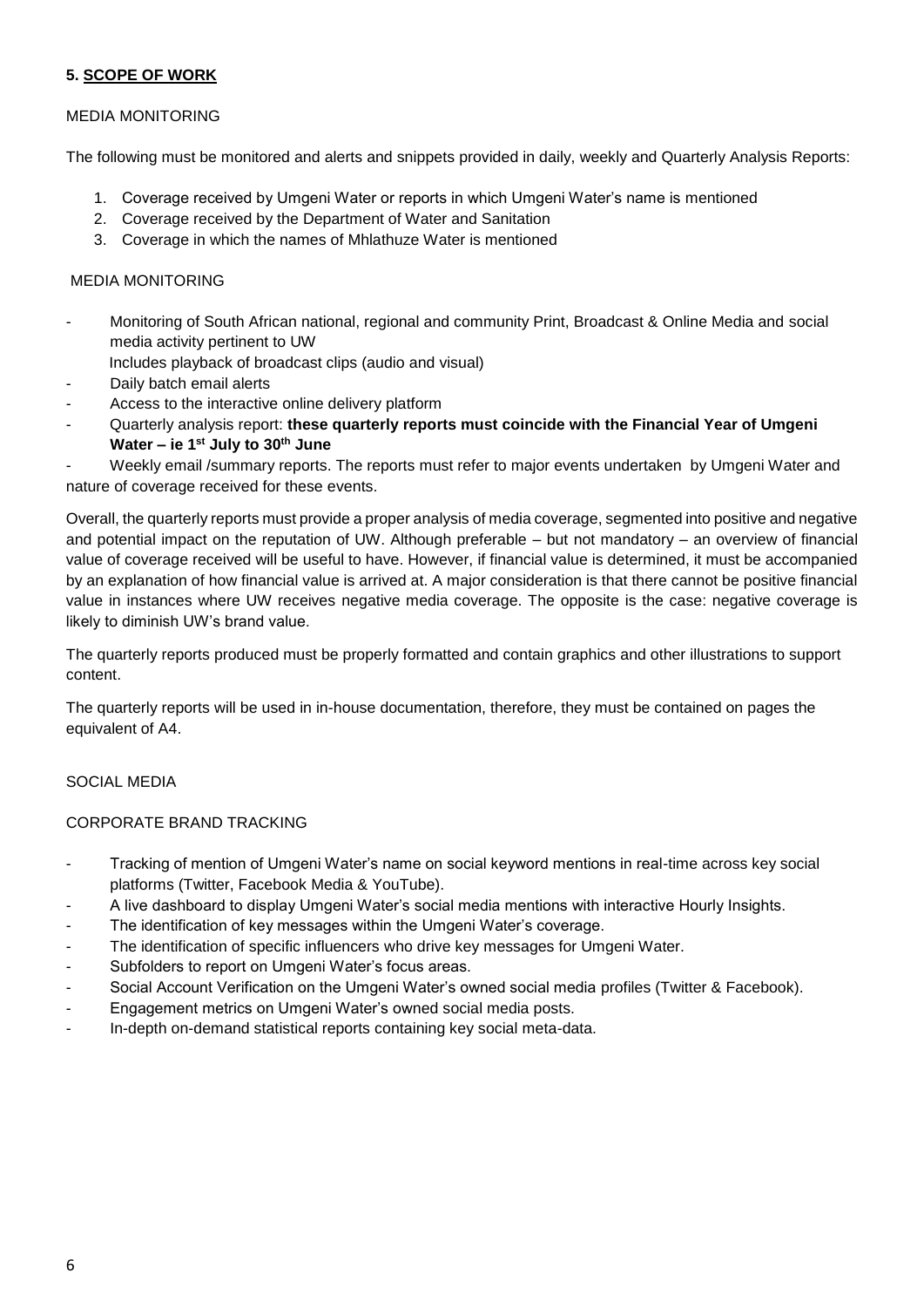### **6. ELIGIBILITY/EVALUATION CRITERIA**

#### **6.1 ELIGIBILITY**

#### **Umgeni Water will only consider submissions from tenderers who satisfy the following criteria:**

- a) the Tenderer or any of its directors/shareholders is not listed on the Register of Tender Defaulters in terms of the Prevention and Combating of Corrupt Activities Act of 2004 as a person prohibited from doing business with the public sector;
- b) the Tenderer has not:
	- i) abused the Employer's Supply Chain Management System; or
	- ii) failed to perform on any previous contract and has been given a written notice to this effect;
- c) the Tenderer has completed and signed the Declaration of Interest and there are no conflicts of interest which may impact on the Tenderer's ability to perform the contract in the best interests of the Purchaser or potentially compromise the tender process and persons in the employ of the state are permitted to submit tenders or participate in the contract;
- d) The Tenderer has completed and signed the Declaration of Independent Tender Determination and has arrived at the accompanying tender independently from, and without consultation, communication, agreement or arrangement with any competitor.

#### **6.2 EVALUATION METHOD:**

- a) The tender will firstly be evaluated on eligibility. If found to be eligible, it will be further
- b) evaluated on: Price & Preference using the 80/20 Preference Point Scoring System in terms of PPPFA

## **6.3 INSTRUCTION TO TENDERERS**

|                | <b>Mandatory Requirement</b>                                                                                      | Comply<br>(Yes/No) | Remarks |
|----------------|-------------------------------------------------------------------------------------------------------------------|--------------------|---------|
| 1              | <b>CSD Summary report</b>                                                                                         |                    |         |
| $\overline{2}$ | <b>B-BBEE Certificate and/or Affidavit</b>                                                                        |                    |         |
| 3              | Tax Clearance Certificate and/or TAX<br><b>Verification PIN</b>                                                   |                    |         |
| 4              | Certificate of Incorporation (CIPC Registration<br>Certificate listing company<br>directors/shareholders/owner/s) |                    |         |
|                |                                                                                                                   |                    |         |
|                |                                                                                                                   |                    |         |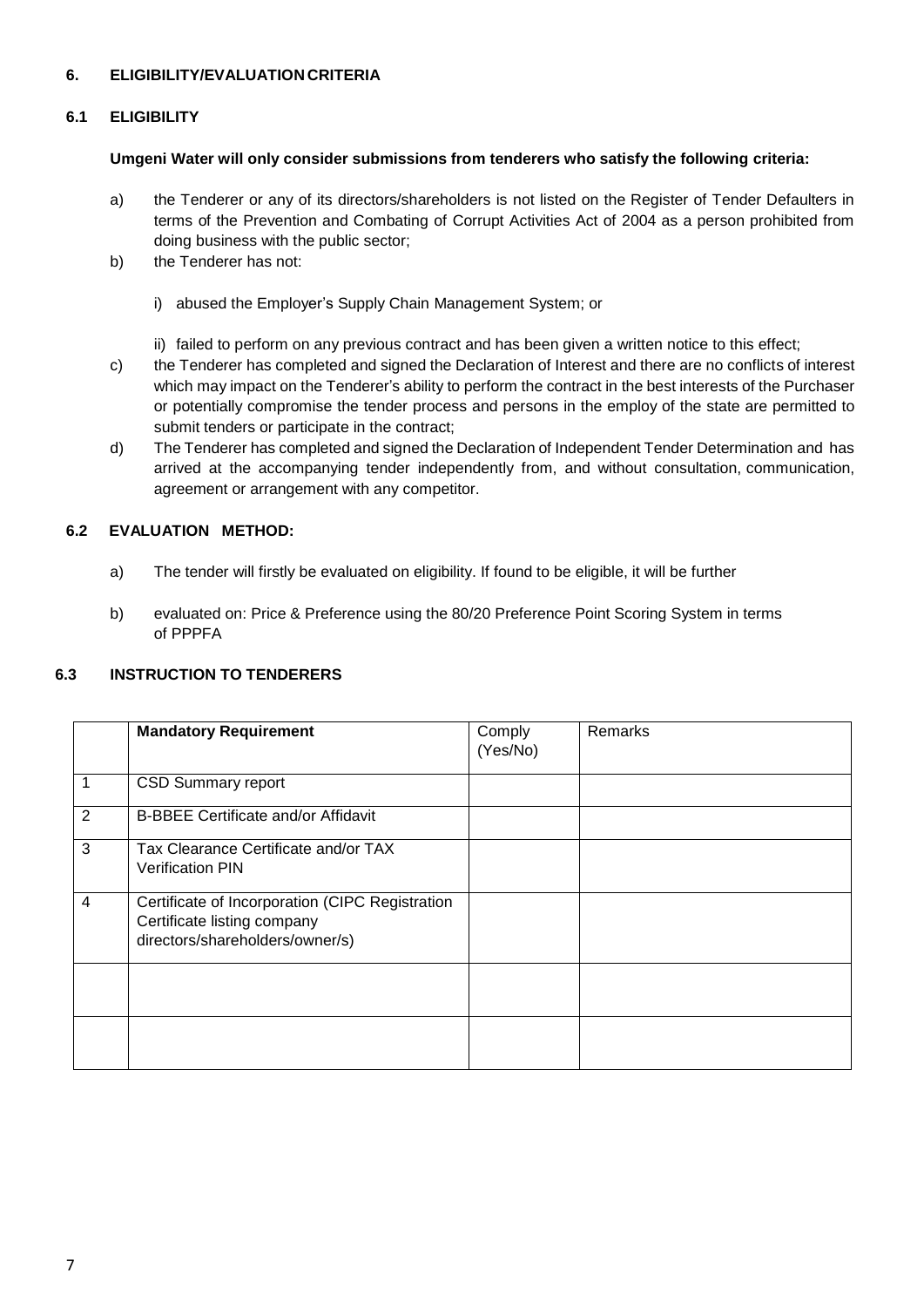| <b>TENDERER'S NAME AND ADDRESS</b>    | <b>DETAILS OF PURCHASING OFFICE</b> |                                   |  |             |  |
|---------------------------------------|-------------------------------------|-----------------------------------|--|-------------|--|
| <b>COMPANY NAME:</b>                  |                                     | <b>UMGENI WATER (HEAD OFFICE)</b> |  |             |  |
| <b>ADDRESS:</b>                       |                                     | Supply Chain Management Unit      |  |             |  |
|                                       |                                     | 310 Burger Street                 |  |             |  |
|                                       |                                     | Pietermaritzburg, 3201            |  |             |  |
| <b>COMPANY REG.</b><br><b>NUMBER:</b> |                                     | <b>Enquiries: MBALI NGEMA</b>     |  |             |  |
| <b>CONTACT NO.</b>                    |                                     | Tel no.: 033 341 1323             |  |             |  |
|                                       |                                     | Email: MBALI.NGEMA@UMGENI.CO.ZA   |  |             |  |
| <b>CONTACT PERSON</b>                 |                                     |                                   |  |             |  |
| <b>REFERENCE (REQ NO.)</b>            | <b>CLOSING DATE &amp; TIME</b>      |                                   |  |             |  |
| Q21/792/NS(A)                         | 21 September 2021 @15H00            | <b>VALIDITY PERIOD:</b><br>30     |  | <b>DAYS</b> |  |

## **Pricing Schedule – Bill of Quantities**

## **Part A**

| <b>Item</b><br><b>Number</b><br>(A) | <b>Item Description</b><br>(B)           | Quantity<br>(C) | Unit of<br>Measure (D) | <b>Rates per</b><br>unit $(E)$ | <b>Total Monthly</b><br><b>Amount per Item</b><br>(excl VAT)<br>$(D \times E)$ |
|-------------------------------------|------------------------------------------|-----------------|------------------------|--------------------------------|--------------------------------------------------------------------------------|
| 1.                                  | <b>Print Media Monitoring</b>            | 24              | per month              | R                              | $\mathsf{R}$                                                                   |
| 2.                                  | <b>Broadcast Media Monitoring</b>        | 24              | per month              | $\mathsf{R}$                   | $\mathsf{R}$                                                                   |
| 3.                                  | Social Media Monitoring                  | 24              | per month              | $\mathsf{R}$                   | $\mathsf{R}$                                                                   |
| 4.                                  | <b>Weekly/Summary Report</b>             | 24              | per month              | R                              | $\mathsf{R}$                                                                   |
| 5.                                  | <b>Quarterly Analysis Report</b>         | 24              | per month              | $\mathsf{R}$                   | $\mathsf{R}$                                                                   |
|                                     | A. Sub-Total for all Items excluding VAT |                 |                        | $\mathsf{R}$                   |                                                                                |
| <b>B. VAT @ 15%</b>                 |                                          |                 |                        |                                |                                                                                |
|                                     | <b>C.</b> Total including VAT            |                 | $\mathsf{R}$           |                                |                                                                                |
|                                     | D. TOTAL (x 24 months)                   |                 |                        | $\mathsf{R}$                   |                                                                                |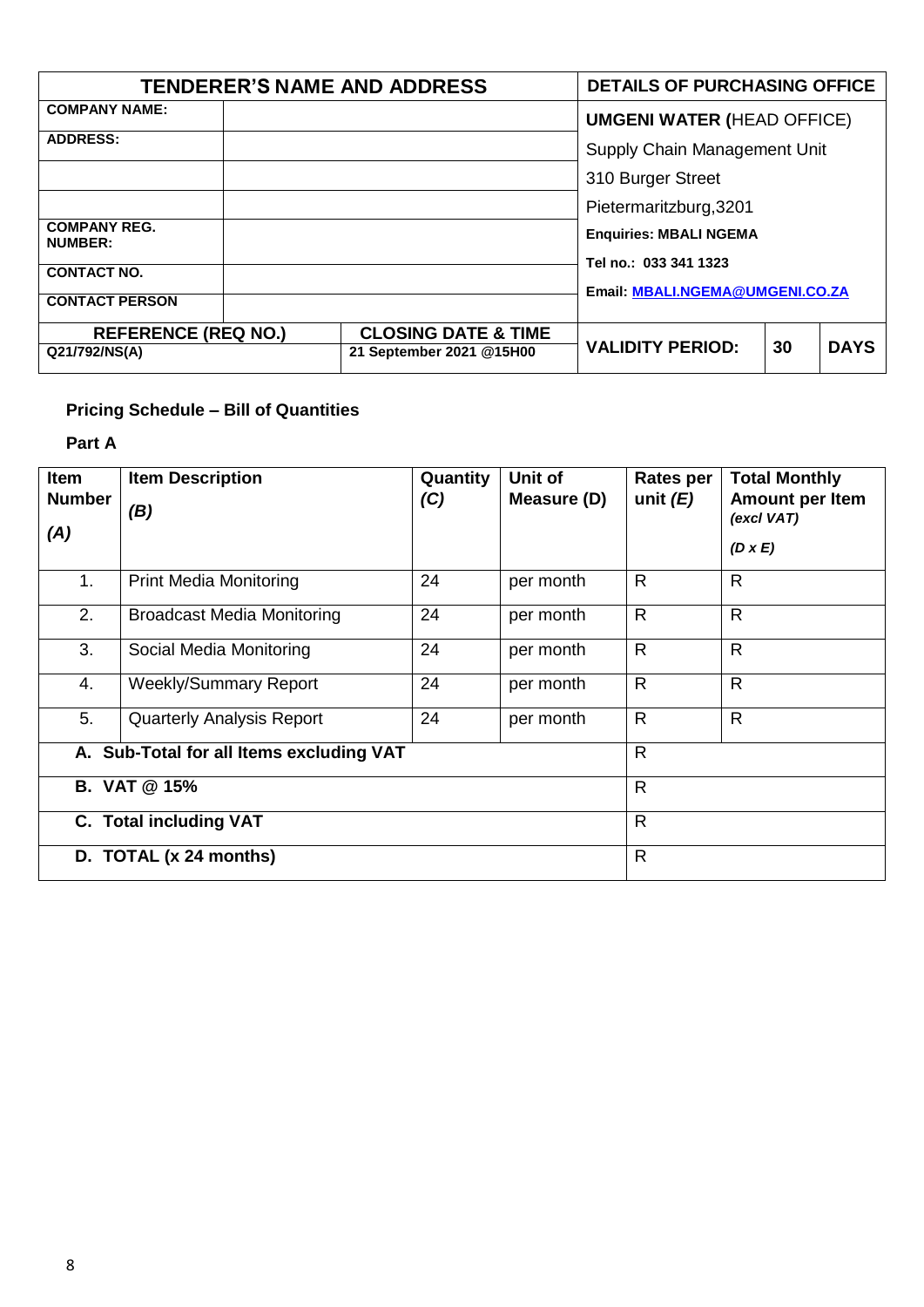## **Part B**

| <b>Item</b><br><b>Number</b>             | <b>Item Description</b>                        | Quantity | Unit of<br><b>Measure</b> | Rates per<br>unit | <b>Total Monthly</b><br>Amount per Item<br>(excl VAT) |  |
|------------------------------------------|------------------------------------------------|----------|---------------------------|-------------------|-------------------------------------------------------|--|
|                                          |                                                |          |                           | R                 | R                                                     |  |
| A. Sub-Total for all Items excluding VAT |                                                |          |                           |                   | R                                                     |  |
| <b>B. VAT @ 15%</b>                      |                                                |          |                           | R                 |                                                       |  |
|                                          | C. Total including VAT (carry to Summary page) | R        |                           |                   |                                                       |  |

## **SUMMARY (GRANDTOTAL)**

| Item<br><b>Number</b> | <b>Item Description</b>                           | <b>Total</b> |
|-----------------------|---------------------------------------------------|--------------|
| 1.                    | PART A                                            | R            |
| 2.                    | <b>PART B</b>                                     | R            |
|                       | Grand total per annum (carried forward to (Offer) | R            |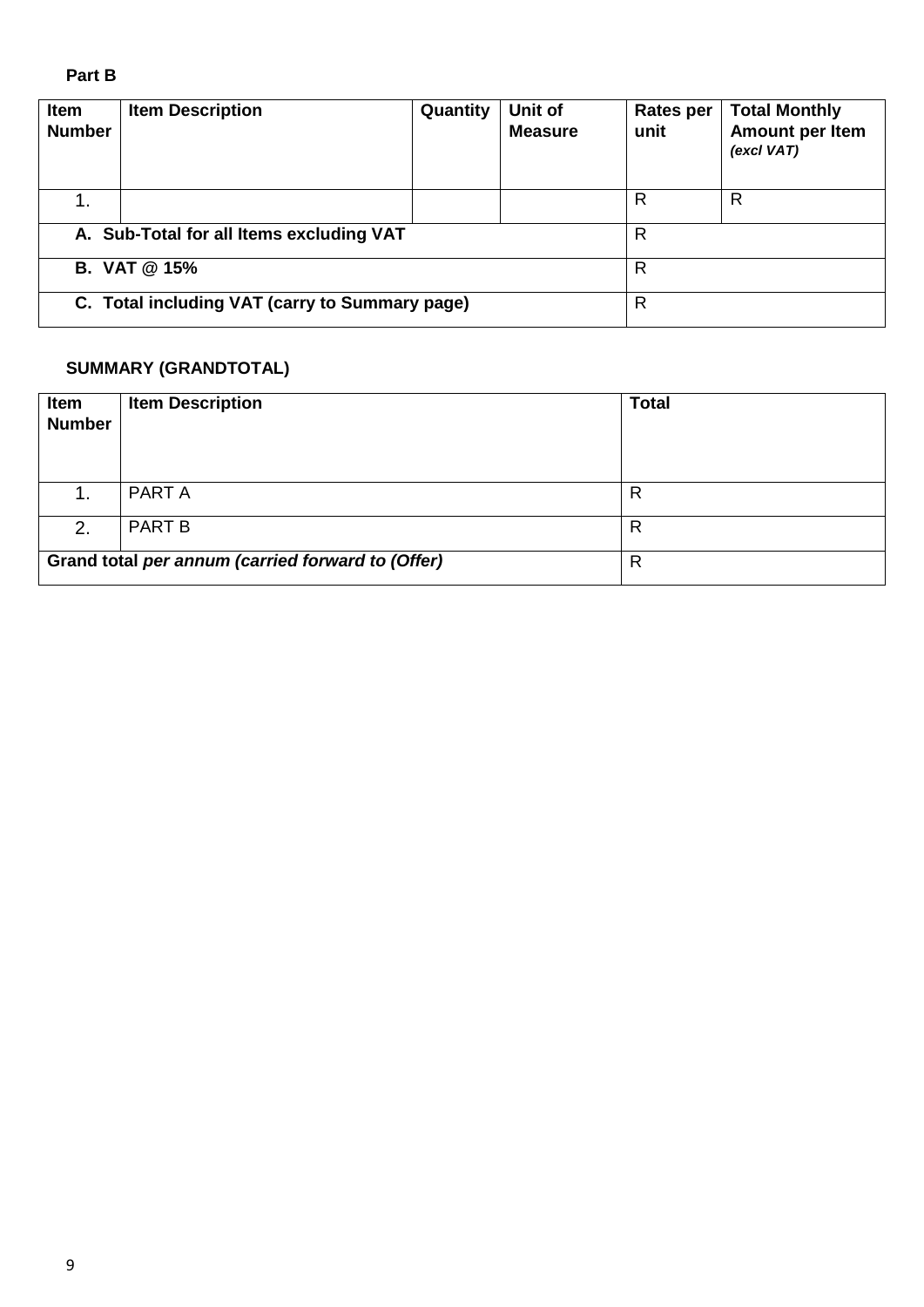## **7. Price Declaration**

Please indicate your total RFQ price in words below**( compulsory)**:

**NB: It is mandatory to indicate your total RFQ price as requested above. This price must be the same as the total RFQ price you submit in your pricing schedule. Should the total RFQ prices differ, the one indicated above shall be considered the correct price.** 

#### **The following must be noted:**

- All prices must be VAT inclusive and must be quoted in South African Rand (ZAR).
- All prices must be firm and fixed from the quotation closing date and for the duration of the contract
- All prices must have supplied according to the costing template provided, pricing breakdown schedules may be supplied as annexures to the quoted if deemed necessary.
- The cost of delivery, labour etc. must be included in the total quoted price.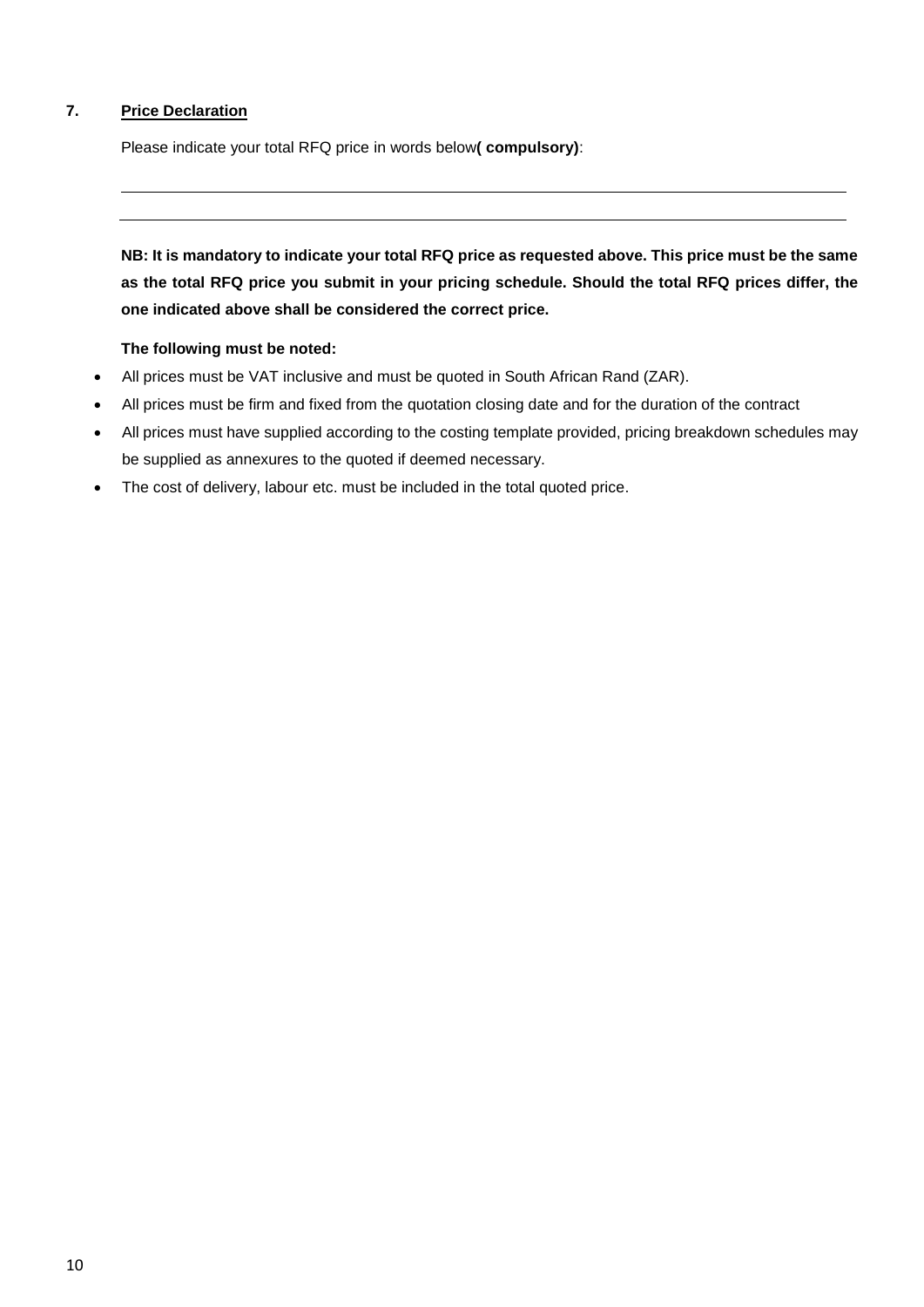## **7. DECLARATION OF INTEREST (SBD 4)**

- 1. Any legal person, including persons employed by the state<sup>1</sup>, or persons having a kinship with persons employed by the state, including a blood relationship, may make an offer or offers in terms of this invitation to quote (includes a price quotation, advertised competitive quote, limited quote or proposal). In view of possible allegations of favouritism, should the resulting bid, or part thereof, be awarded to persons employed by the state, or to persons connected with or related to them, it is required that the bidder or his/her authorised representative declare his/her position in relation to the evaluating/adjudicating authority where:
	- a) the bidder is employed by the state; and/or
	- b) the legal person on whose behalf the bidding document is signed, has a relationship with persons/a person who are/is involved in the evaluation and or adjudication of the bid(s), or where it is known that such a relationship exists between the person or persons for or on whose behalf the declarant acts and persons who are involved with the evaluation and or adjudication of the bid.
- 2. **In order to give effect to the above, the following questionnaire must be completed and submitted with the bid.**

| 2.1 |  |
|-----|--|
| 2.2 |  |
| 2.3 |  |
| 2.4 |  |
| 2.5 |  |
| 2.6 |  |

2.6.1 The names of all directors / trustees / shareholders / members, their individual identity numbers, tax reference numbers and, if applicable, employee / persal numbers must be indicated in paragraph 3 below.

#### <sup>1</sup>"State" means -

- (a) any national or provincial department, national or provincial public entity or constitutional institution within the meaning of the Public Finance Management Act, 1999 (Act No. 1 of 1999);
- (b) any municipality or municipal entity;
- (c) provincial legislature;
- (d) national Assembly or the national Council of provinces; or
- (e) Parliament.

²"Shareholder" means a person who owns shares in the company and is actively involved in the management of the enterprise or business and exercises control over the enterprise.

| 2.7   | Are you or any person connected with the bidder presently employed by the state?                                                                                | <b>YES</b> | NO.             |
|-------|-----------------------------------------------------------------------------------------------------------------------------------------------------------------|------------|-----------------|
| 2.7.1 | If so, furnish the following particulars:                                                                                                                       |            |                 |
|       | Name of person / director / trustee / shareholder/ member<br>Name of state institution at which you or the person connected to the bidder is employed:          |            |                 |
|       | Position occupied in the state institution                                                                                                                      |            |                 |
|       | Any other particulars: ____________                                                                                                                             |            |                 |
| 2.7.2 | If you are presently employed by the state, did you obtain the appropriate authority to<br>undertake remunerative work outside employment in the public sector? | YES O      | $NO$ $\Box$     |
|       | If yes, did you attached proof of such authority to the quotation document?                                                                                     | YES □      | NO <sub>0</sub> |
|       | (Note: Failure to submit proof of such authority, where applicable, may result in the disqualification of the quote.                                            |            |                 |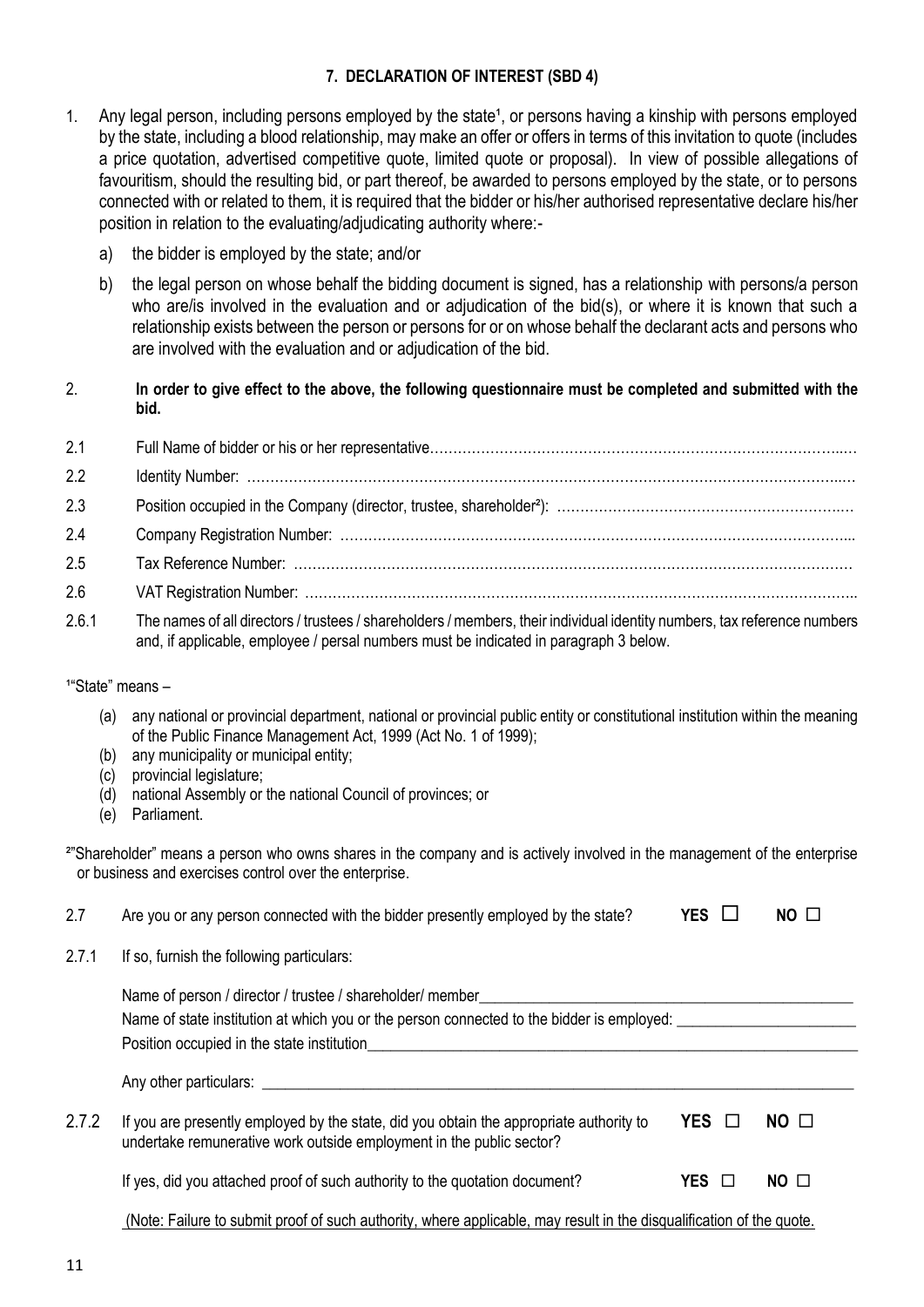2.7.3 Did you or your spouse, or any of the company's directors / trustees / shareholders / members **YES**  $\Box$  **NO**  $\Box$ or their spouses conduct business with the state in the previous twelve months?

\_\_\_\_\_\_\_\_\_\_\_\_\_\_\_\_\_\_\_\_\_\_\_\_\_\_\_\_\_\_\_\_\_\_\_\_\_\_\_\_\_\_\_\_\_\_\_\_\_\_\_\_\_\_\_\_\_\_\_\_\_\_\_\_\_\_\_\_\_\_\_\_\_\_\_\_\_\_\_\_\_\_\_\_\_\_\_\_\_\_\_\_\_\_

- 2.7.4 If so, furnish particulars.
- 2.7.4.1 Do you, or any person connected with the bidder, have any relationship (family, friend, other) **YES**  $\Box$  **NO**  $\Box$ with a person employed by the state and who may be involved with the evaluation and or adjudication of this quote?

**\_\_\_\_\_\_\_\_\_\_\_\_\_\_\_\_\_\_\_\_\_\_\_\_\_\_\_\_\_\_\_\_\_\_\_\_\_\_\_\_\_\_\_\_\_\_\_\_\_\_\_\_\_\_\_\_\_\_\_\_\_\_\_\_\_\_\_\_\_\_\_\_\_\_\_\_\_\_\_\_\_\_\_\_\_\_\_\_\_\_\_\_\_\_**

#### 2.7.5 If so, furnish particulars.

2.10 Are you, or any person connected with the bidder, aware of any relationship (family, **YES**  $\Box$  NO  $\Box$ friend, other) between any other bidder and any person employed by the state who may be involved with the evaluation and or adjudication of this quote?

2.10.1 If so, furnish particulars. *Let us a set of the set of the set of the set of the set of the set of the set of the set of the set of the set of the set of the set of the set of the set of the set of the set of the* 

- 2.11 Do you or any of the directors / trustees / shareholders / members of the company have **YES □ NO** □ any interest in any other related companies whether or not they are bidding for this contract?
- 2.11.1 If so, furnish particulars. **\_\_\_\_\_\_\_\_\_\_\_\_\_\_\_\_\_\_\_\_\_\_\_\_\_\_\_\_\_\_\_\_\_\_\_\_\_\_\_\_\_\_\_\_\_\_\_\_\_\_\_\_\_\_\_\_\_\_\_\_\_\_\_\_\_\_\_\_\_\_\_\_\_\_**

## **3 Full details of directors / trustees / members / shareholders**

| <b>Full Name</b> | <b>Identity</b><br><b>Number</b> | <b>Personal Tax</b><br><b>Reference Number</b> | <b>State Employee Number</b><br>/ Persal Number |
|------------------|----------------------------------|------------------------------------------------|-------------------------------------------------|
|                  |                                  |                                                |                                                 |
|                  |                                  |                                                |                                                 |
|                  |                                  |                                                |                                                 |
|                  |                                  |                                                |                                                 |
|                  |                                  |                                                |                                                 |
|                  |                                  |                                                |                                                 |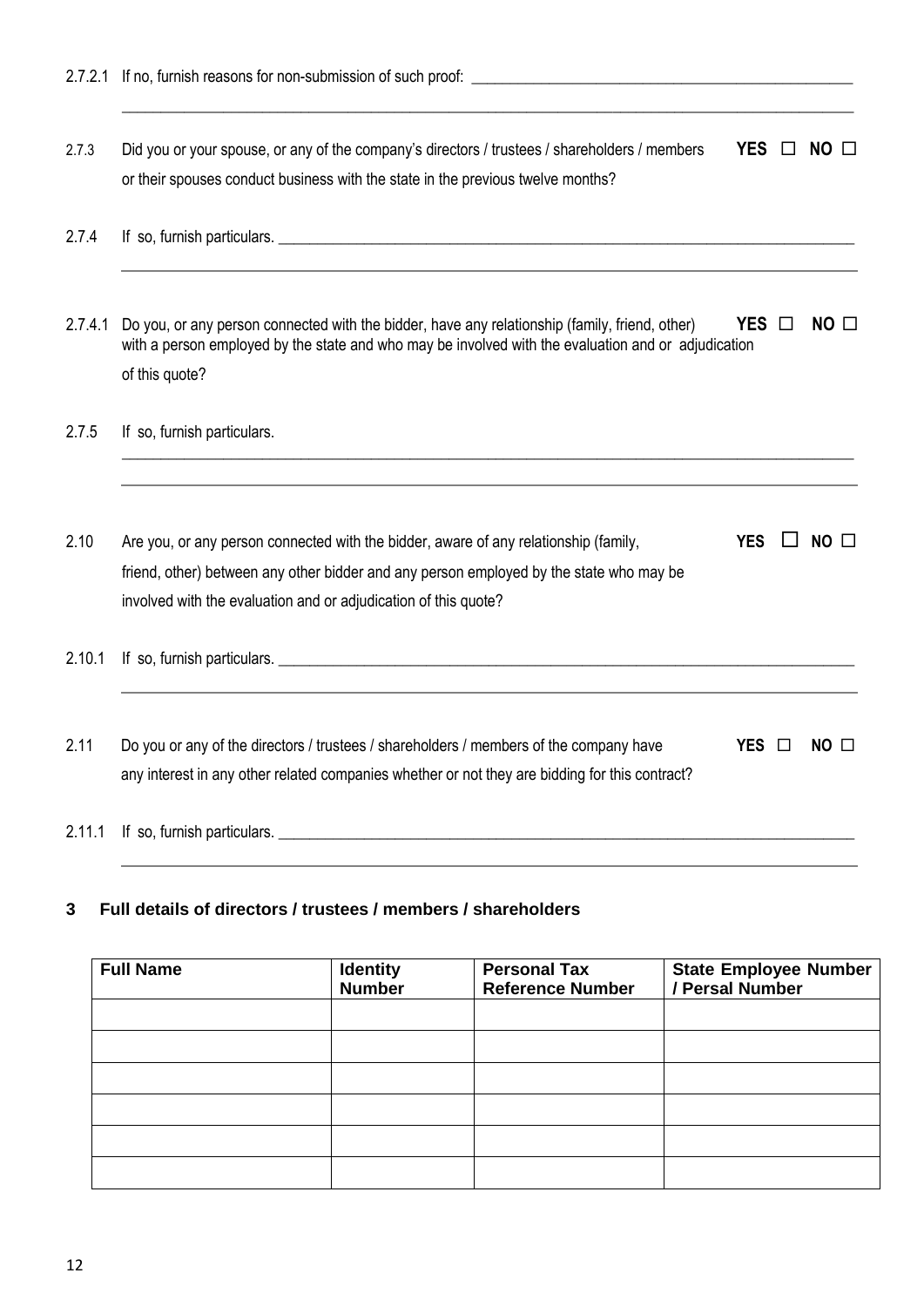## **4 DECLARATION**

I, THE UNDERSIGNED (NAME) **\_\_\_\_\_\_\_\_\_\_\_\_\_\_\_\_\_\_\_\_\_\_\_\_\_\_\_\_\_\_\_\_\_\_\_\_\_\_\_\_\_\_\_\_\_\_\_\_\_\_\_\_\_\_\_\_\_\_\_\_\_\_\_\_\_\_\_\_\_\_\_\_\_\_\_**

CERTIFY THAT THE INFORMATION FURNISHED IN PARAGRAPHS 2 and 3 ABOVE IS CORRECT. I ACCEPT THAT THE STATE MAY REJECT THE QUOTATIONOR ACT AGAINST ME IN TERMS OF PARAGRAPH 23 OF THE GENERAL CONDITIONS OF CONTRACT SHOULD THIS DECLARATION PROVE TO BE FALSE.

| Signature            | Company Name | <b>COMPANY STAMP</b> |
|----------------------|--------------|----------------------|
| Sigantary's Position | Date         |                      |
| TEL/Cell:            | Email: __    |                      |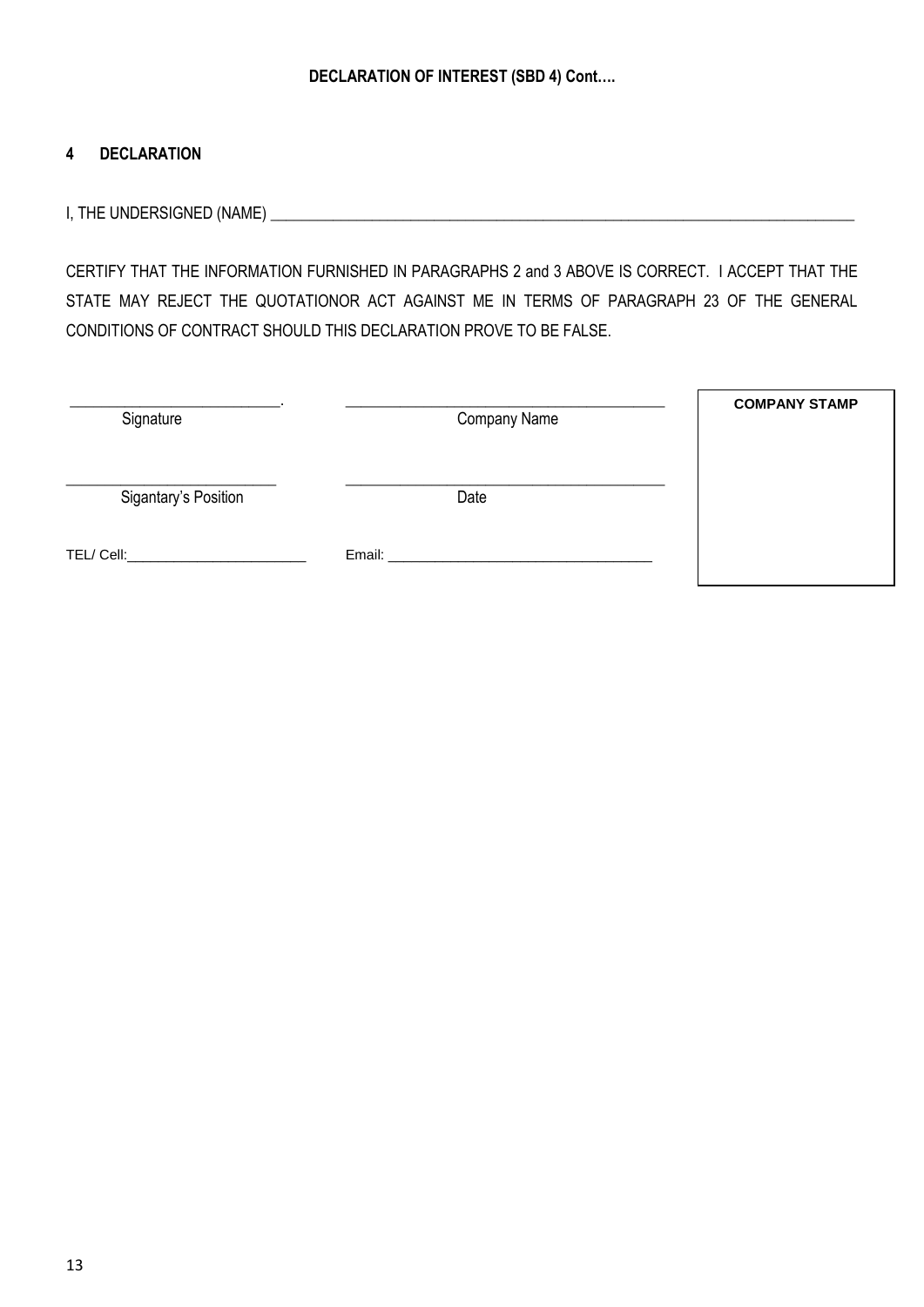#### **SBD 6.1**

#### **PREFERENCE POINTS CLAIM FORM IN TERMS OF THE PREFERENTIAL PROCUREMENT REGULATIONS 2017**

This preference form must form part of all bids invited. It contains general information and serves as a claim form for preference points for Broad-Based Black Economic Empowerment (B-BBEE) Status Level of Contribution

## **NB: BEFORE COMPLETING THIS FORM, BIDDERS MUST STUDY THE GENERAL CONDITIONS, DEFINITIONS AND DIRECTIVES APPLICABLE IN RESPECT OF B-BBEE, AS PRESCRIBED IN THE PREFERENTIAL PROCUREMENT REGULATIONS, 2017.**

#### **1. GENERAL CONDITIONS**

- 1.1 The following preference point systems are applicable to all bids:
	- the 80/20 system for requirements with a Rand value of up to R50 000 000 (all applicable taxes included); and
	- the 90/10 system for requirements with a Rand value above R50 000 000 (all applicable taxes included).
- 1.2 The value of this bid is estimated to exceed/not exceed R50 000 000 (all applicable taxes included) and therefore the 80/20 preference point system shall be applicable; or
- 1.3 Points for this bid shall be awarded for:
	- (a) Price; and
	- (b) B-BBEE Status Level of Contributor.
- 1.4 The maximum points for this bid are allocated as follows:

|                                                   | <b>POINTS</b> |
|---------------------------------------------------|---------------|
| <b>PRICE</b>                                      |               |
| <b>B-BBEE STATUS LEVEL OF CONTRIBUTOR</b>         | 20            |
| Total points for Price and B-BBEE must not exceed | 100           |

- 1.5 Failure on the part of a bidder to submit proof of B-BBEE Status level of contributor together with the bid, will be interpreted to mean that preference points for B-BBEE status level of contribution are not claimed.
- 1.6 The purchaser reserves the right to require of a bidder, either before a bid is adjudicated or at any time subsequently, to substantiate any claim in regard to preferences, in any manner required by the purchaser.

#### **2. DEFINITIONS**

- (a) **"B-BBEE"** means broad-based black economic empowerment as defined in section 1 of the Broad-Based Black Economic Empowerment Act;
- (b) "**B-BBEE status level of contributor"** means the B-BBEE status of an entity in terms of a code of good practice on black economic empowerment, issued in terms of section 9(1) of the Broad-Based Black Economic Empowerment Act;
- (c) **"bid"** means a written offer in a prescribed or stipulated form in response to an invitation by an organ of state for the provision of goods or services, through price quotations, advertised competitive bidding processes or proposals;
- (d) **"Broad-Based Black Economic Empowerment Act"** means the Broad-Based Black Economic Empowerment Act, 2003 (Act No. 53 of 2003);
- **(e) "EME"** means an Exempted Micro Enterprise in terms of a code of good practice on black economic empowerment issued in terms of section 9 (1) of the Broad-Based Black Economic Empowerment Act;
- (f) **"functionality"** means the ability of a tenderer to provide goods or services in accordance with specifications as set out in the tender documents.
- (g) **"prices"** includes all applicable taxes less all unconditional discounts;
- (h) **"proof of B-BBEE status level of contributor"** means: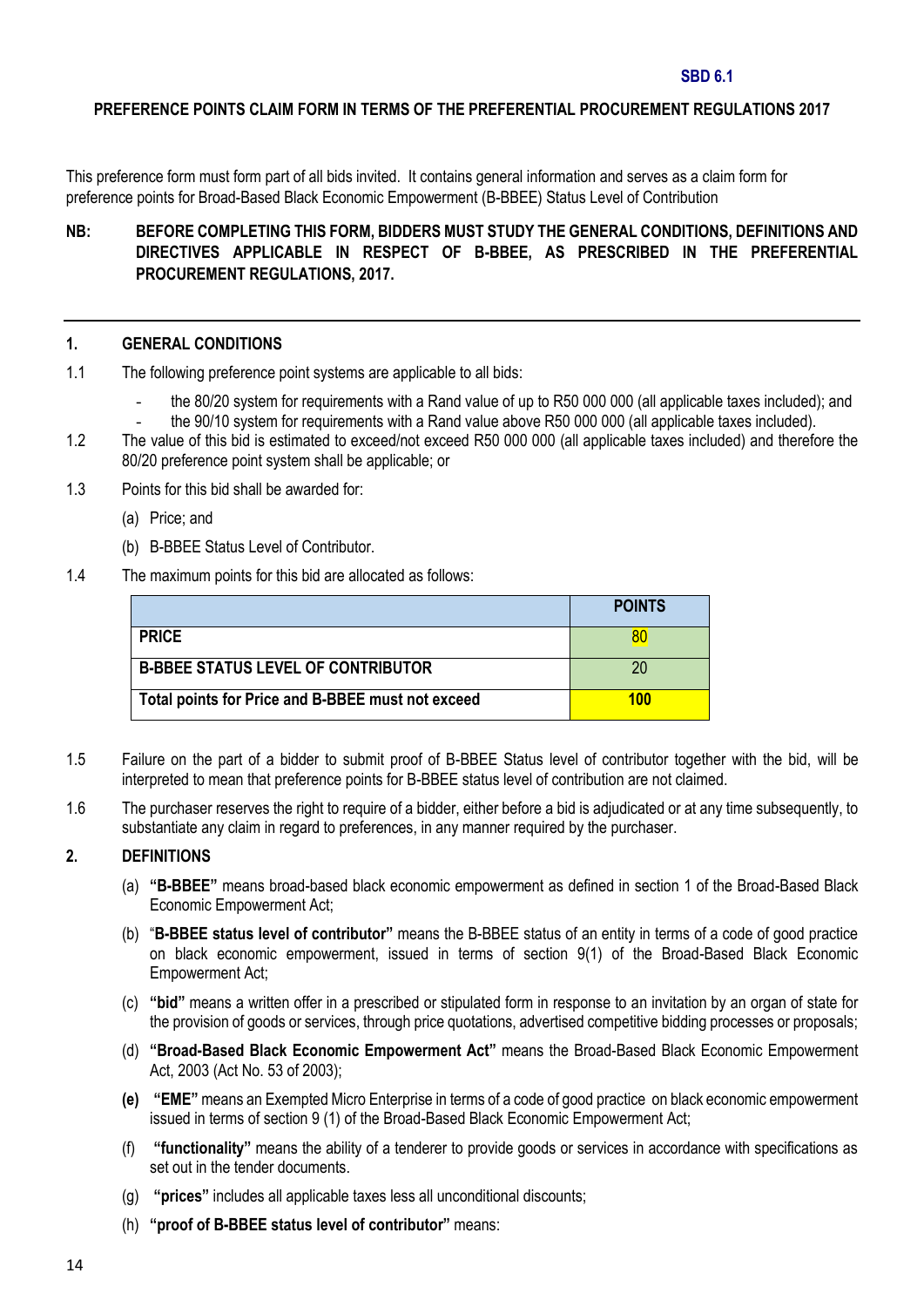- **1)** B-BBEE Status level certificate issued by an authorized body or person;
- **2)** A sworn affidavit as prescribed by the B-BBEE Codes of Good Practice;
- **3)** Any other requirement prescribed in terms of the B-BBEE Act;
- (i) **"QSE"** means a qualifying small business enterprise in terms of a code of good practice on black economic empowerment issued in terms of section 9 (1) of the Broad-Based Black Economic Empowerment Act;
- *(j)* **"rand value"** means the total estimated value of a contract in Rand, calculated at the time of bid invitation, and includes all applicable taxes;

## **3. POINTS AWARDED FOR PRICE**

## 3.1 **THE 80/20 PREFERENCE POINT SYSTEM WILL BE APPLIED FOR THIS TRANSACTION**

A maximum of 80 points is allocated for price on the following basis:

**80/20**

$$
Ps = 80 \left( 1 - \frac{Pt - P \min}{P \min} \right)
$$

**Where** 

| Ps   | $\equiv$ | Points scored for price of bid under consideration |
|------|----------|----------------------------------------------------|
| Pt   | $\equiv$ | Price of bid under consideration                   |
| Pmin | $\equiv$ | Price of lowest acceptable bid                     |

## **4. POINTS AWARDED FOR B-BBEE STATUS LEVEL OF CONTRIBUTOR**

4.1 In terms of Regulation 6 (2) and 7 (2) of the Preferential Procurement Regulations, preference points must be awarded to a bidder for attaining the B-BBEE status level of contribution in accordance with the table below:

| <b>B-BBEE Status Level of Contributor</b> | <b>Number of points</b><br>$(90/10$ system) | <b>Number of points</b><br>(80/20 system) |
|-------------------------------------------|---------------------------------------------|-------------------------------------------|
|                                           | 40                                          | 20                                        |
| າ                                         | 9                                           | 18                                        |
|                                           | $\ddot{\theta}$                             | 14                                        |
|                                           | $\overline{5}$                              | 12                                        |
| 5                                         |                                             | 8                                         |
| հ                                         | $\overline{3}$                              | 6                                         |
|                                           | $\overline{2}$                              |                                           |
| 8                                         |                                             | റ                                         |
| Non-compliant contributor                 |                                             |                                           |

## **5. BID DECLARATION**

5.1 Bidders who claim points in respect of B-BBEE Status Level of Contribution must complete the following:

## **6. B-BBEE STATUS LEVEL OF CONTRIBUTOR CLAIMED IN TERMS OF PARAGRAPHS 1.4 AND 4.1**

6.1 B-BBEE Status Level of Contributor:  $\qquad \qquad = \qquad \qquad \dots \dots \dots \dots$  (maximum of 10 or 20 points)

(Points claimed in respect of paragraph 7.1 must be in accordance with the table reflected in paragraph 4.1 and must be substantiated by relevant proof of B-BBEE status level of contributor.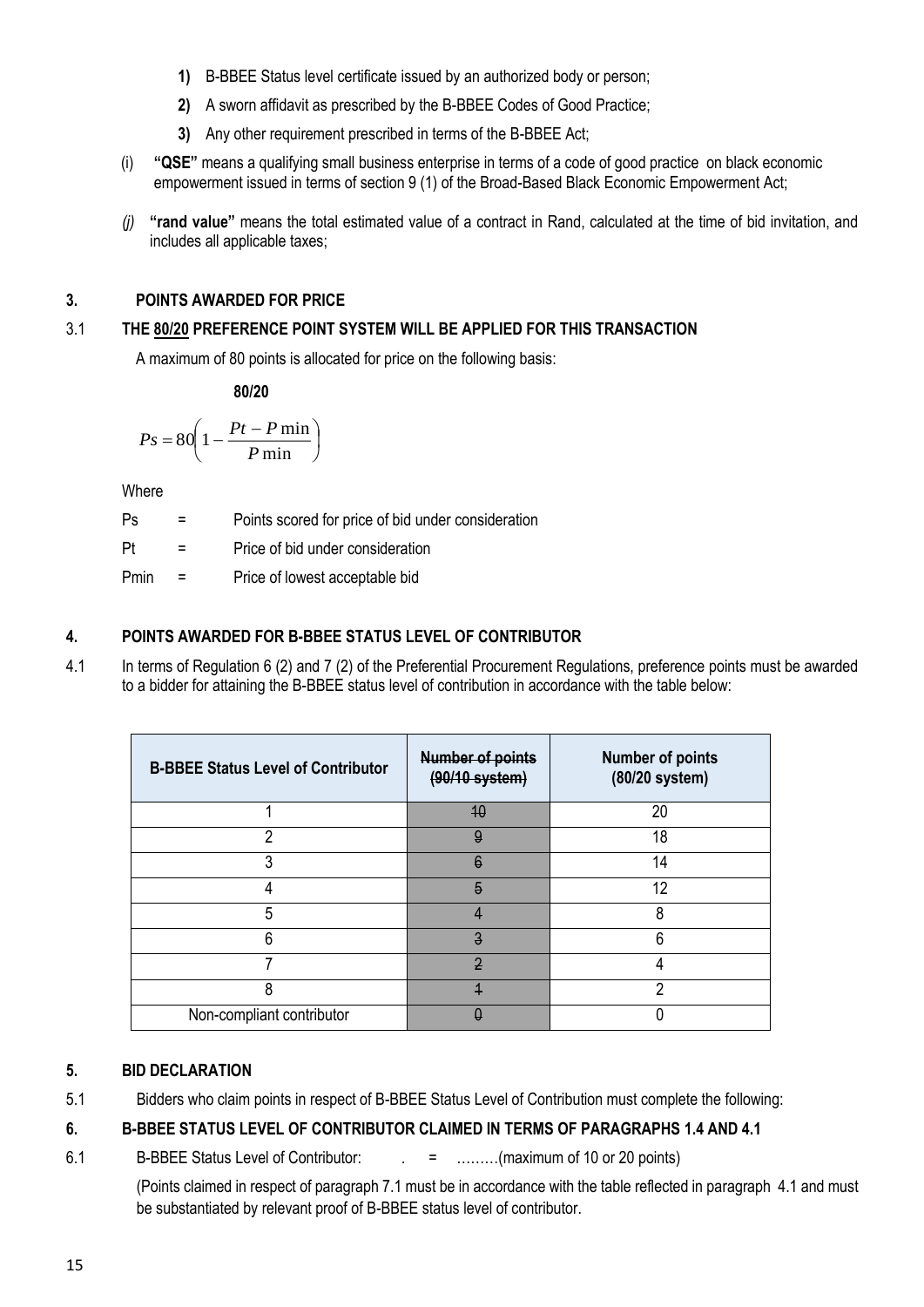## **7. SUB-CONTRACTING**

7.1 Will any portion of the contract be sub-contracted? (*Tick applicable box*)

#### 7.1.1 If yes, indicate:

i) What percentage of the contract will be subcontracted............…………….…………%

YES NO

YES NO

- ii) The name of the sub-contractor…………………………………………………………..
- iii) The B-BBEE status level of the sub-contractor......................................……………..
- iv) Whether the sub-contractor is an EME or QSE (*Tick applicable box*)
- v) Specify, by ticking the appropriate box, if subcontracting with an enterprise in terms of Preferential Procurement Regulations,2017:

| Designated Group: An EME or QSE which is at last 51% owned by:    | EME $\vee$ | QSE $\sqrt{ }$ |
|-------------------------------------------------------------------|------------|----------------|
| Black people                                                      |            |                |
| Black people who are youth                                        |            |                |
| Black people who are women                                        |            |                |
| Black people with disabilities                                    |            |                |
| Black people living in rural or underdeveloped areas or townships |            |                |
| Cooperative owned by black people                                 |            |                |
| Black people who are military veterans                            |            |                |
| <b>OR</b>                                                         |            |                |
| Any EME                                                           |            |                |
| Any QSE                                                           |            |                |

## 8. **DECLARATION WITH REGARD TO COMPANY/FIRM**

- 8.1 Name of company/firm:…………………………………………………………………………….
- 8.2 VAT registration number:……………………………………….…………………………………
- 8.3 Company registration number:…………….……………………….…………………………….

## **9. TYPE OF COMPANY/ FIRM [Tick applicable box]**

- **Partnership/Joint Venture / Consortium**
- □ One person business/sole propriety
- Close corporation
- $\Box$  Company
- $\Box$  (Pty) Limited

## 9.1 **DESCRIBE PRINCIPAL BUSINESS ACTIVITIES**

……………………………………………………………………………………………………………………………………… ………………………………………………………………………………………………………………………………………

………………………………………………………………………………………………………………………………………

## 9.2 **COMPANY CLASSIFICATION [TICK APPLICABLE BOX]**

- **Nanufacturer**
- $\Box$  Supplier
- $\Box$  Professional service provider
- $\Box$  Other service providers, e.g. transporter, etc.

9.3 Total number of years the company/firm has been in business: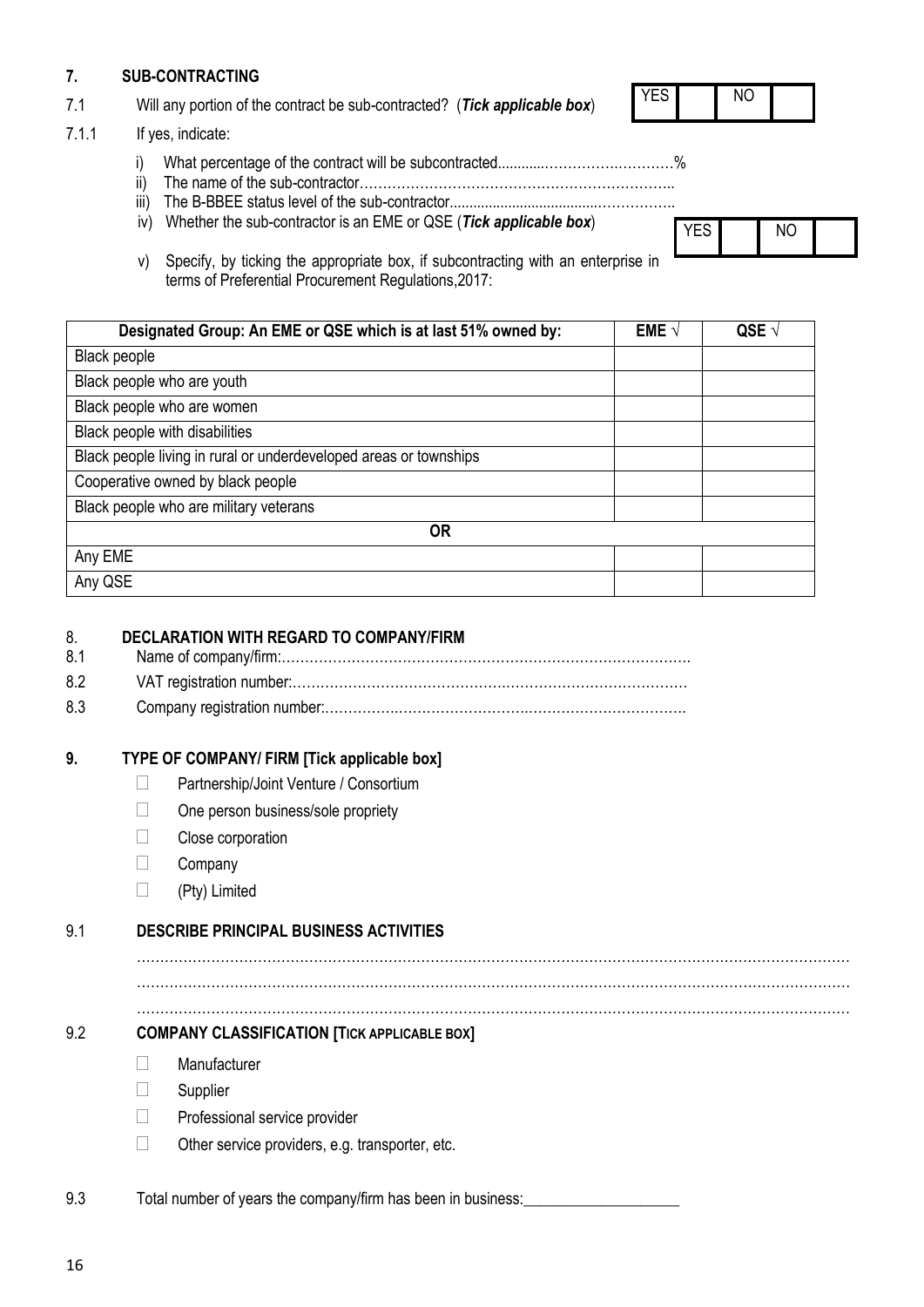- 9.4 I/we, the undersigned, who is / are duly authorised to do so on behalf of the company/firm, certify that the points claimed, based on the B-BBE status level of contributor indicated in paragraphs 1.4 and 6.1 of the foregoing certificate, qualifies the company/ firm for the preference(s) shown and I / we acknowledge that:
	- i) The information furnished is true and correct;
	- ii) The preference points claimed are in accordance with the General Conditions as indicated in paragraph 1 of this form;
	- iii) In the event of a contract being awarded as a result of points claimed as shown in paragraphs 1.4 and 6.1, the contractor may be required to furnish documentary proof to the satisfaction of the purchaser that the claims are correct;
	- iv) If the B-BBEE status level of contributor has been claimed or obtained on a fraudulent basis or any of the conditions of contract have not been fulfilled, the purchaser may, in addition to any other remedy it may have –
		- (a) disqualify the person from the bidding process;
		- (b) recover costs, losses or damages it has incurred or suffered as a result of that person's conduct;
		- (c) cancel the contract and claim any damages which it has suffered as a result of having to make less favourable arrangements due to such cancellation;
		- (d) recommend that the bidder or contractor, its shareholders and directors, or only the shareholders and directors who acted on a fraudulent basis, be restricted by the National Treasury from obtaining business from any organ of state for a period not exceeding 10 years, after the *audi alteram partem* (hear the other side) rule has been applied; and
		- (e) forward the matter for criminal prosecution.

| WITNESSES (Full Name & Signature)    | Signatory:                                                                                                                                                                                                                     |
|--------------------------------------|--------------------------------------------------------------------------------------------------------------------------------------------------------------------------------------------------------------------------------|
|                                      |                                                                                                                                                                                                                                |
| 1.                                   |                                                                                                                                                                                                                                |
| Signature: Management Communications | Tenderer's Signature: \\owerd{\\states\} \\state \\state \\state \\state \\state \\state \\state \\state \\state \\state \\state \\state \\state \\state \\state \\state \\state \\state \\state \\state \\state \\state \\sta |
| 2.                                   | Address:_______________________                                                                                                                                                                                                |
|                                      |                                                                                                                                                                                                                                |
|                                      |                                                                                                                                                                                                                                |
| Date                                 | Date                                                                                                                                                                                                                           |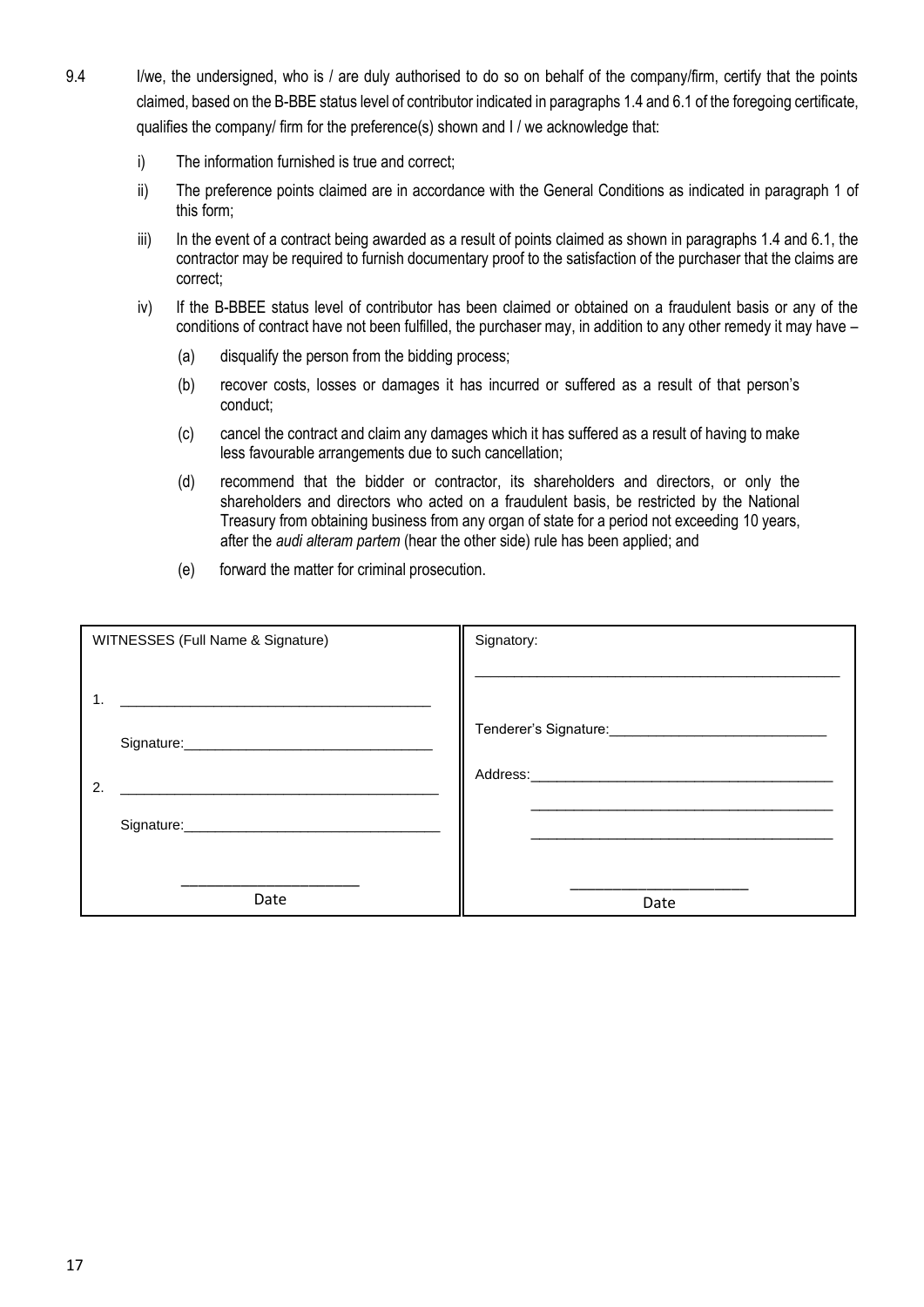## **8.DECLARATION OF BIDDER'S PAST SUPPLY CHAIN MANAGEMENT PRACTICES**

- 1 This Standard Bidding Document must form part of all bids invited.
- 2 It serves as a declaration to be used by institutions in ensuring that when goods and services are being procured, all reasonable steps are taken to combat the abuse of the supply chain management system.
- 3 The bid of any bidder may be disregarded if that bidder, or any of its directors have
	- a. abused the institution's supply chain management system;
	- b. committed fraud or any other improper conduct in relation to such system; or
	- c. failed to perform on any previous contract.

#### **4 In order to give effect to the above, the following questionnaire must be completed and submitted with the bid.**

| Item  | Question                                                                                                                                                                                                                                                                                                                                                                                                                                                                                                                   | <b>Yes</b> | <b>No</b> |
|-------|----------------------------------------------------------------------------------------------------------------------------------------------------------------------------------------------------------------------------------------------------------------------------------------------------------------------------------------------------------------------------------------------------------------------------------------------------------------------------------------------------------------------------|------------|-----------|
| 4.1   | Is the bidder or any of its directors listed on the National Treasury's Database of Restricted Suppliers<br>as companies or persons prohibited from doing business with the public sector?<br>(Companies or persons who are listed on this Database were informed in writing of this<br>restriction by the Accounting Officer/Authority of the institution that imposed the restriction<br>after the audi alteram partem rule was applied).<br>The Database of Restricted Suppliers now resides on the National Treasury's | Yes        | No        |
|       | website(www.treasury.gov.za) and can be accessed by clicking on its link at the bottom of the home<br>page.                                                                                                                                                                                                                                                                                                                                                                                                                |            |           |
| 4.1.1 | If so, furnish particulars:                                                                                                                                                                                                                                                                                                                                                                                                                                                                                                |            |           |
| 4.2   | Is the bidder or any of its directors listed on the Register for Tender Defaulters in terms of section 29<br>of the Prevention and Combating of Corrupt Activities Act (No 12 of 2004)?<br>The Register for Tender Defaulters can be accessed on the National Treasury's website<br>(www.treasury.gov.za) by clicking on its link at the bottom of the home page.                                                                                                                                                          | Yes        | <b>No</b> |
| 4.2.1 | If so, furnish particulars:                                                                                                                                                                                                                                                                                                                                                                                                                                                                                                |            |           |
| 4.3   | Was the bidder or any of its directors convicted by a court of law (including a court outside of the<br>Republic of South Africa) for fraud or corruption during the past five years?                                                                                                                                                                                                                                                                                                                                      | Yes        | <b>No</b> |
| 4.3.1 | If so, furnish particulars:                                                                                                                                                                                                                                                                                                                                                                                                                                                                                                |            |           |
| 4.4   | Was any contract between the bidder and any organ of state terminated during the past five years on<br>account of failure to perform on or comply with the contract?                                                                                                                                                                                                                                                                                                                                                       | Yes        | <b>No</b> |
| 4.4.1 | If so, furnish particulars:                                                                                                                                                                                                                                                                                                                                                                                                                                                                                                |            |           |

## **I, THE UNDERSIGNED (FULL NAME)\_\_\_\_\_\_\_\_\_\_\_\_\_\_\_\_\_\_\_\_\_\_\_\_\_\_\_\_\_\_\_\_\_\_\_\_\_\_\_\_\_\_\_\_\_\_\_\_\_\_\_\_\_\_\_\_\_\_\_CERTIFY THAT THE INFORMATION FURNISHED ON THIS DECLARATION FORM IS TRUE AND CORRECT.**

#### **I ACCEPT THAT, IN ADDITION TO CANCELLATION OF A CONTRACT, ACTION MAY BE TAKEN AGAINST ME SHOULD THIS DECLARATION PROVE TO BE FALSE.**

**Signature Date** 

**\_\_\_\_\_\_\_\_\_\_\_\_\_\_\_\_\_\_\_\_\_\_\_\_\_\_\_\_\_\_\_\_\_\_\_ \_\_\_\_\_\_\_\_\_\_\_\_\_\_\_\_\_\_\_\_\_\_\_\_\_**

**\_\_\_\_\_\_\_\_\_\_\_\_\_\_\_\_\_\_\_\_\_\_\_\_\_\_\_\_\_\_\_\_\_\_\_ \_\_\_\_\_\_\_\_\_\_\_\_\_\_\_\_\_\_\_\_\_\_\_\_\_\_\_\_\_\_\_\_\_\_\_\_\_\_\_\_**

**Position** Name of Bidder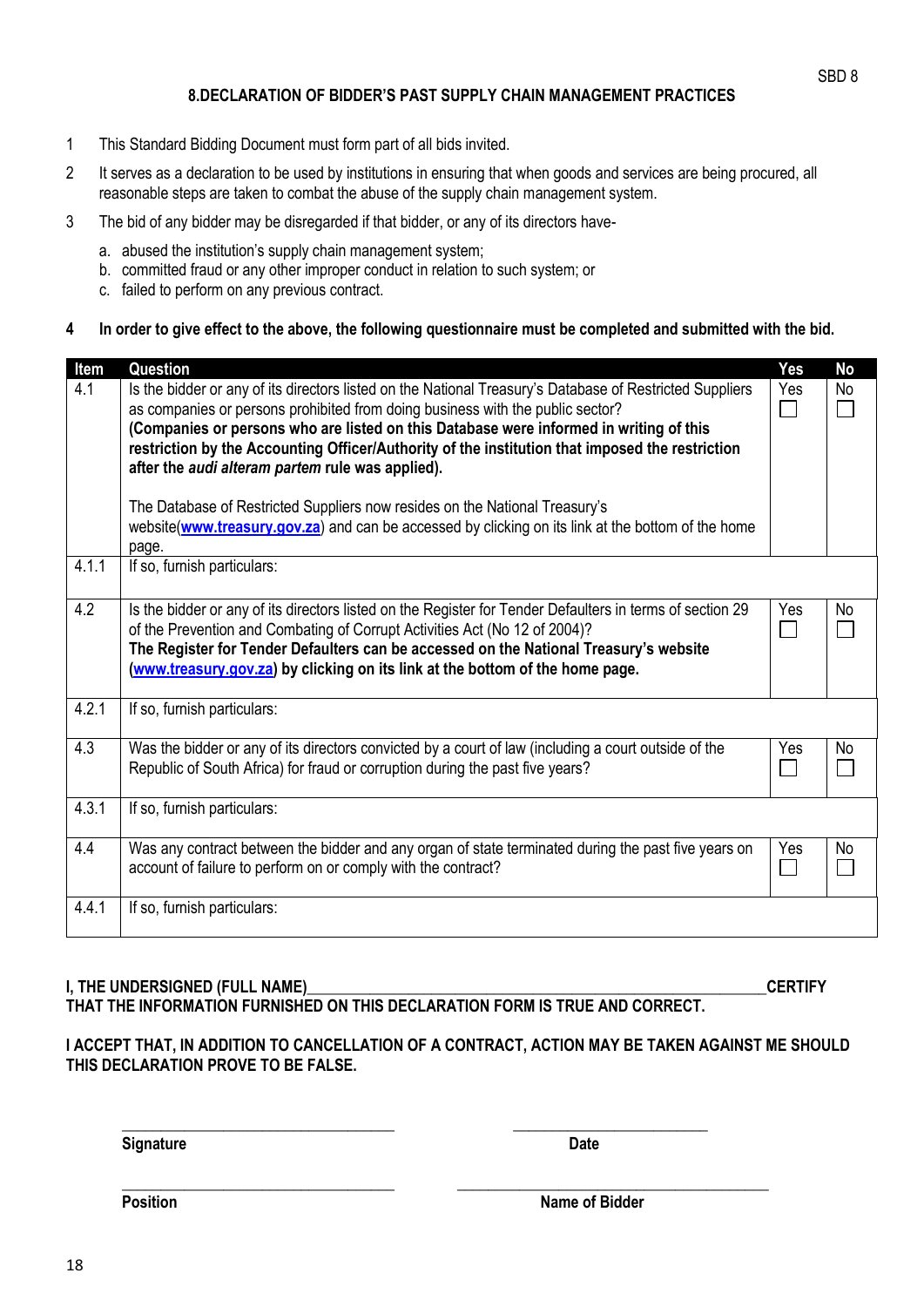## **9.CERTIFICATE OF INDEPENDENT BID DETERMINATION**

- 1 This Standard Bidding Document (SBD) must form part of all bids<sup>1</sup> invited.
- 2 Section 4 (1) (b) (iii) of the Competition Act No. 89 of 1998, as amended, prohibits an agreement between, or concerted practice by, firms, or a decision by an association of firms, if it is between parties in a horizontal relationship and if it involves collusive bidding (or bid rigging).² Collusive bidding is a *pe se* prohibition meaning that it cannot be justified under any grounds.
- 3 Treasury Regulation 16A9 prescribes that accounting officers and accounting authorities must take all reasonable steps to prevent abuse of the supply chain management system and authorizes accounting officers and accounting authorities to:
	- a. disregard the bid of any bidder if that bidder, or any of its directors have abused the institution's supply chain management system and or committed fraud or any other improper conduct in relation to such system.
	- b. cancel a contract awarded to a supplier of goods and services if the supplier committed any corrupt or fraudulent act during the bidding process or the execution of that contract.
- 4 This SBD serves as a certificate of declaration that would be used by institutions to ensure that, when bids are considered, reasonable steps are taken to prevent any form of bid-rigging.
- 5 In order to give effect to the above, the attached Certificate of Bid Determination (SBD 9) must be completed and submitted with the bid:

<sup>1</sup> Includes price quotations, advertised competitive bids, limited bids and proposals.

**² Bid rigging (or collusive bidding) occurs when businesses, that would otherwise be expected to compete, secretly conspire to raise prices or lower the quality of goods and / or services for purchasers who wish to acquire goods and / or services through a bidding process. Bid rigging is, therefore, an agreement between competitors not to compete.**

## **CERTIFICATE OF INDEPENDENT BID DETERMINATION**

\_\_\_\_\_\_\_\_\_\_\_\_\_\_\_\_\_\_\_\_\_\_\_\_\_\_\_\_\_\_\_\_\_\_\_\_\_\_\_\_\_\_\_\_\_\_\_\_\_\_\_\_\_\_\_\_\_\_\_\_\_\_\_\_\_\_\_\_\_\_\_\_\_\_\_\_\_\_\_\_\_\_\_

I, the undersigned, in submitting the accompanying Quotation:

Quote Number: **Description: Description: Quote Number:**  $\bullet$ 

in response to the invitation for the bid made by:

(Name of Entity)

do hereby make the following statements that I certify to be true and complete in every respect:

(Name of Institution)

\_\_\_\_\_\_\_\_\_\_\_\_\_\_\_\_\_\_\_\_\_\_\_\_\_\_\_\_\_\_\_\_\_\_\_\_\_\_\_\_\_\_\_\_\_\_\_\_\_\_\_\_\_\_\_\_\_\_\_\_\_\_\_\_\_\_\_\_\_\_\_\_\_\_\_\_\_\_

do hereby make the following statements that I certify to be true and complete in every respect: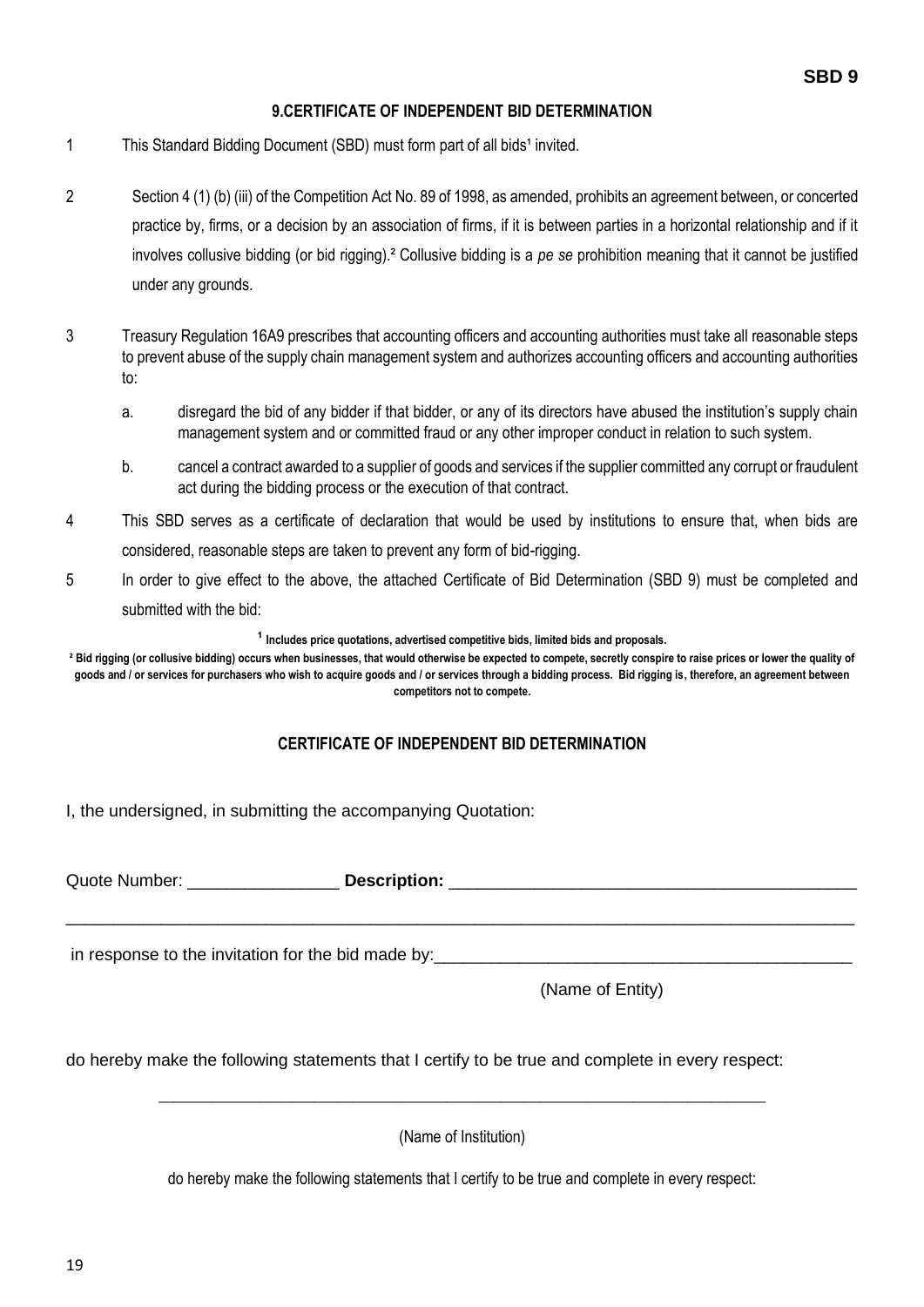## **CERTIFICATE OF INDEPENDENT BID DETERMINATION (Cont…)**

I certify, on behalf of: that: that: that: that: that: that: that: that: that: that: that: that: that: that: that: that: that: that: that: that: that: that: that: that: that: that: that: that: that: that: that: that: that:

(Name of Bidder)

- 1. I have read and I understand the contents of this Certificate;
- 2. I understand that the accompanying bid will be disqualified if this Certificate is found not to be true and complete in every respect;
- 3. I am authorized by the bidder to sign this Certificate, and to submit the accompanying bid, on behalf of the bidder;
- 4. Each person whose signature appears on the accompanying bid has been authorized by the bidder to determine the terms of, and to sign the bid, on behalf of the bidder;
- 5. For the purposes of this Certificate and the accompanying bid, I understand that the word "competitor" shall include any individual or organization, other than the bidder, whether or not affiliated with the bidder, who:
	- (a) has been requested to submit a bid in response to this bid invitation;
	- (b) could potentially submit a bid in response to this bid invitation, based on their qualifications, abilities or experience; and
	- (c) provides the same goods and services as the bidder and/or is in the same line of business as the bidder
- 6. The bidder has arrived at the accompanying bid independently from, and without consultation, communication, agreement or arrangement with any competitor. However communication between partners in a joint venture or consortium<sup>3</sup> will not be construed as collusive bidding.
- 7. In particular, without limiting the generality of paragraphs 6 above, there has been no consultation, communication, agreement or arrangement with any competitor regarding:
	- (a) prices:
	- (b) geographical area where product or service will be rendered (market allocation)
	- (c) methods, factors or formulas used to calculate prices;
	- (d) the intention or decision to submit or not to submit, a bid;
	- (e) the submission of a bid which does not meet the specifications and conditions of the bid; or
	- (f) bidding with the intention not to win the bid.
- 8. In addition, there have been no consultations, communications, agreements or arrangements with any competitor regarding the quality, quantity, specifications and conditions or delivery particulars of the products or services to which this bid invitation relates.
- 9. The terms of the accompanying bid have not been, and will not be, disclosed by the bidder, directly or indirectly, to any competitor, prior to the date and time of the official bid opening or of the awarding of the contract.

#### **³ Joint venture or Consortium means an association of persons for the purpose of combining their expertise, property, capital, efforts, skill and knowledge in an activity for the execution of a contract.**

10. I am aware that, in addition and without prejudice to any other remedy provided to combat any restrictive practices related to bids and contracts, bids that are suspicious will be reported to the Competition Commission for investigation and possible imposition of administrative penalties in terms of section 59 of the Competition Act No 89 of 1998 and or may be reported to the National Prosecuting Authority (NPA) for criminal investigation and or may be restricted from conducting business with the public sector for a period not exceeding ten (10) years in terms of the Prevention and Combating of Corrupt Activities Act No 12 of 2004 or any other applicable legislation.

| Signature | )ate           |
|-----------|----------------|
|           | Name of Bidder |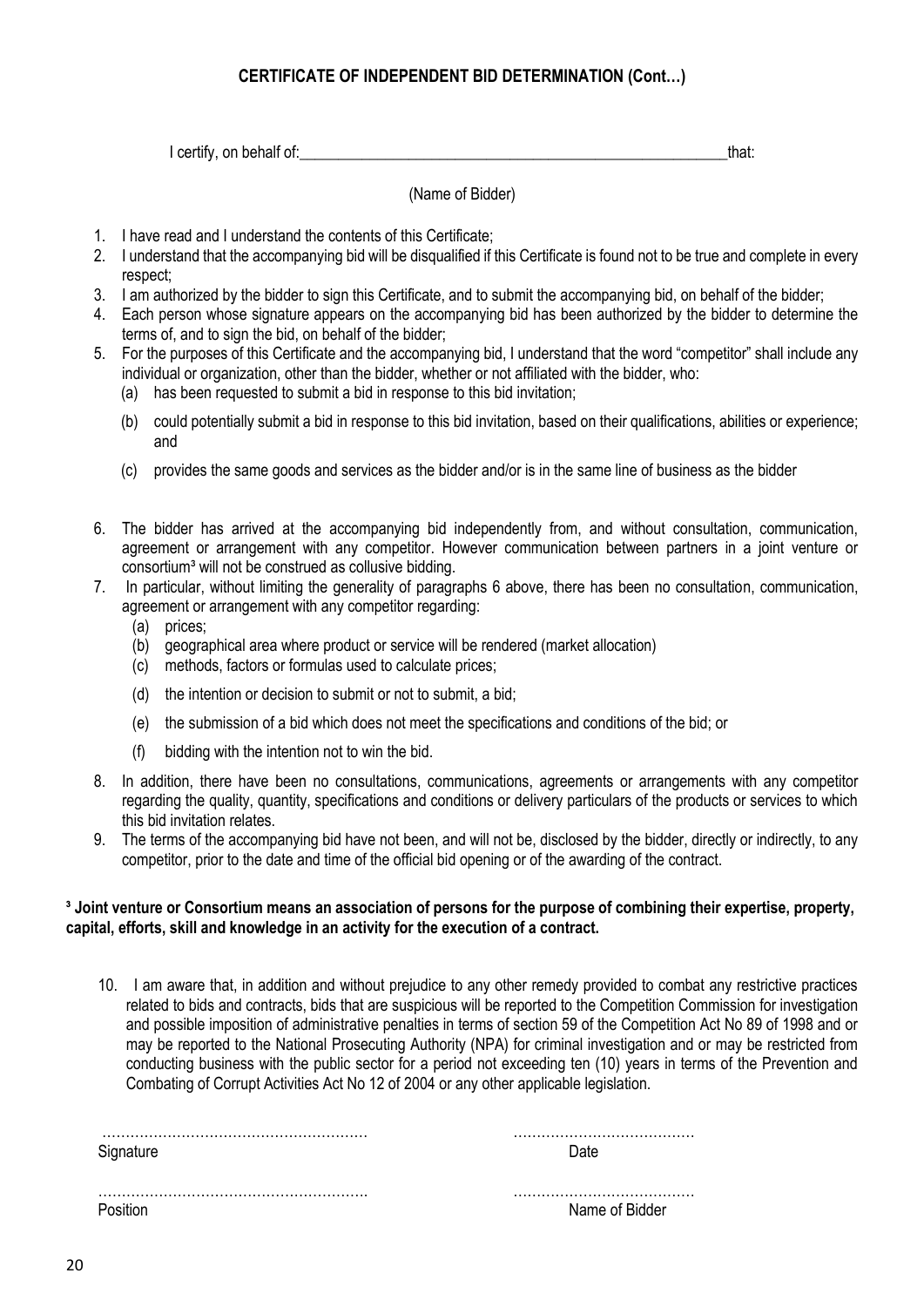## **CERTIFICATE OF ACQUAINTANCE WITH RFQ, TERMS & CONDITIONS & APPLICABLE DOCUMENTS**

By signing this certificate, the **Respondent** is deemed to acknowledge that he/she has made himself/herself thoroughly familiar with, and agrees with all the conditions governing this **RFQ**. This includes those terms and conditions contained in any printed form stated to form part hereof, including but not limited to the documents stated below. As such, **Umgeni Water** will recognise no claim for relief based on an allegation that the **Respondent** overlooked any such condition or failed properly to take it into account for the purpose of calculating tendered prices or any other purpose:

1 Umgeni Water's Standard Conditions of Tender\*

2 Umgeni Water's Terms and Conditions of Contract for the supply of Good/Services to Umgeni Water's

Should the Tenderer find any terms or conditions stipulated in any of the relevant documents quoted in the RFQ unacceptable, it should indicate which conditions are unacceptable.

The Tenderer accepts that an obligation rests on them to obtain clarity relating to any uncertainties regarding any quote, which they intend to respond on, before submitting an offer. The Tenderer agrees that he/she will have no claim based on an allegation that any aspect of this RFQ was unclear but in respect of which he/she failed to obtain clarity.

|                                                                                                                                                                        |                      |                                                                                                                                                                                                                                | 20 |
|------------------------------------------------------------------------------------------------------------------------------------------------------------------------|----------------------|--------------------------------------------------------------------------------------------------------------------------------------------------------------------------------------------------------------------------------|----|
| SIGNATURE OF WITNESSES                                                                                                                                                 | ADDRESS OF WITNESSES |                                                                                                                                                                                                                                |    |
|                                                                                                                                                                        |                      | <u> 1989 - Johann Stoff, amerikansk politiker (d. 1989)</u>                                                                                                                                                                    |    |
|                                                                                                                                                                        |                      | <u> 1989 - Jan Barbara de Santo Antonio de Antonio de Santo Antonio de Antonio de Santo Antonio de Antonio de San</u>                                                                                                          |    |
|                                                                                                                                                                        |                      |                                                                                                                                                                                                                                |    |
|                                                                                                                                                                        |                      | the control of the control of the control of the control of the control of the control of                                                                                                                                      |    |
|                                                                                                                                                                        |                      |                                                                                                                                                                                                                                |    |
| SIGNATURE OF TENDERER'S AUTHORISED REPRESENTATIVE:<br>and the control of the control of the control of the control of the control of the control of the control of the |                      |                                                                                                                                                                                                                                |    |
|                                                                                                                                                                        |                      | DESIGNATION: University of the contract of the contract of the contract of the contract of the contract of the contract of the contract of the contract of the contract of the contract of the contract of the contract of the |    |
|                                                                                                                                                                        |                      |                                                                                                                                                                                                                                |    |

\*A full copy of UW's Standard Conditions of Tender are available on Umgeni Water's website. [http://www.umgeni.co.za/pdf/cm009\\_standard\\_conditions\\_of\\_tender.pdf](http://www.umgeni.co.za/pdf/cm009_standard_conditions_of_tender.pdf)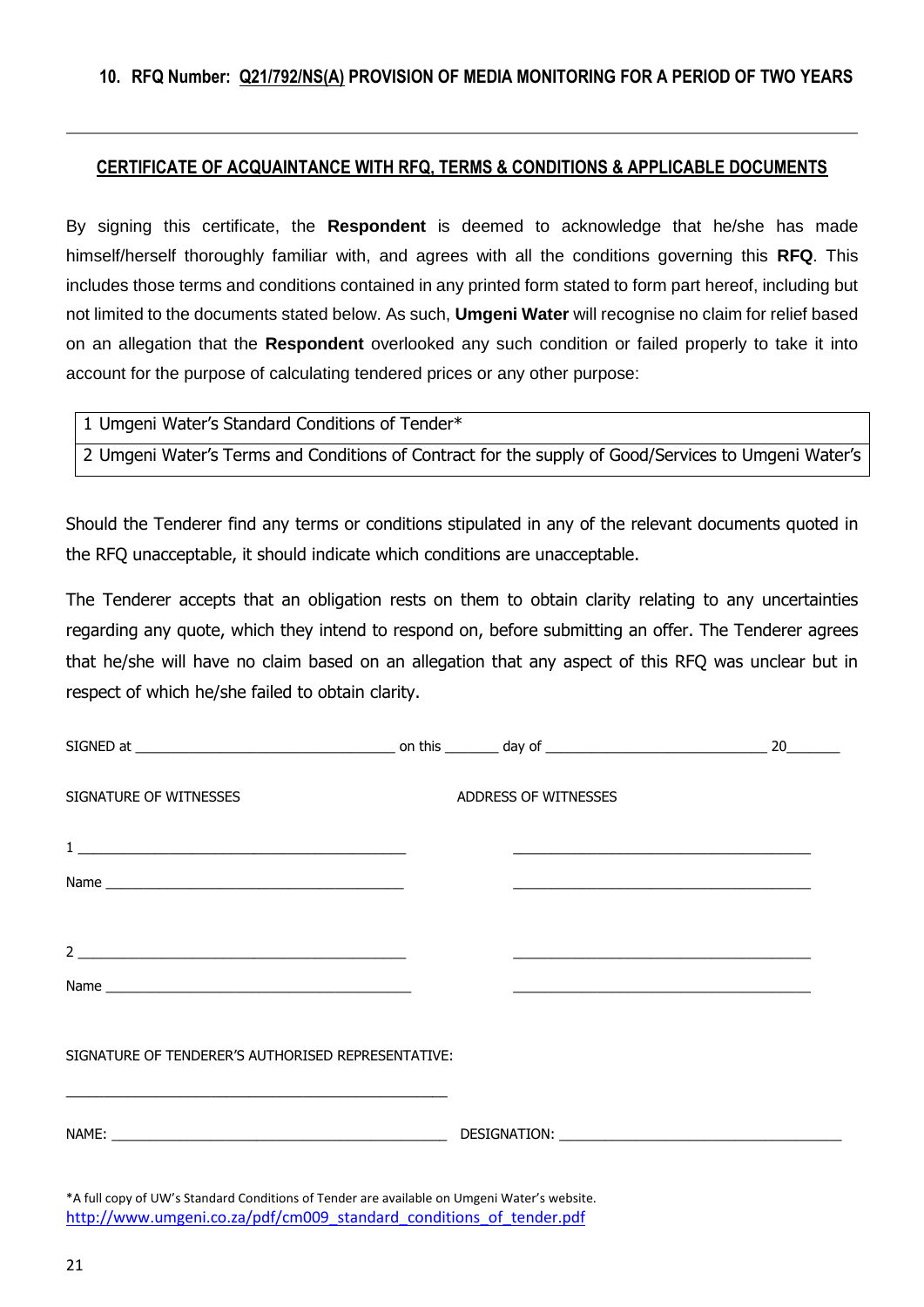### **11. CONTRACT FORM - RENDERING OF SERVICES**

#### **THIS FORM MUST BE FILLED IN DUPLICATE BY BOTH THE SERVICE PROVIDER (PART 1) AND THE PURCHASER (PART 2). BOTH FORMS MUST BE SIGNED IN THE ORIGINAL SO THAT THE SERVICE PROVIDER AND THE PURCHASER WOULD BE IN POSSESSION OF ORIGINALLY SIGNED CONTRACTS FOR THEIR RESPECTIVE RECORDS.**

#### **PART 1 (TO BE FILLED IN BY THE SERVICE PROVIDER)**

- 1. I hereby undertake to render services described in the attached quotation documents to **Umgeni Water** in accordance with the requirements and task directives / proposals /specifications stipulated in Quote Number\_\_\_\_\_\_\_\_\_\_\_\_\_ at the price/s quoted. The offer/s remain binding upon me and open for acceptance by the Purchaser during the validity period indicated and calculated from the closing date of the Quote .
- 2. The following documents shall be deemed to form and be read and construed as part of this agreement:
	- (i) Tendering documents, *viz*
		- *-* Invitation to quote;
		- Tax clearance certificate;
		- *-* Pricing schedule(s);
		- Filled in task directive/proposal;
		- *-* Preference claims for Broad Based Black Economic Empowerment Status Level of Contribution in terms of the Preferential Procurement Regulations 2017;
		- *-* Declaration of interest;
		- *-* Declaration of bidder's past SCM practices;
		- *-* Certificate of Independent Bid Determination;
		- Umgeni Water's Standard Conditions of Tender;
	- (ii) General Conditions of Contract; and
	- (iii) Other (specify)
- 3. I confirm that I have satisfied myself as to the correctness and validity of my bid; that the price(s) and rate(s) quoted cover all the services specified in the quotation documents; that the price(s) and rate(s) cover all my obligations and I accept that any mistakes regarding price(s) and rate(s) and calculations will be at my own risk.
- 4. I accept full responsibility for the proper execution and fulfilment of all obligations and conditions devolving on me under this agreement as the principal liable for the due fulfillment of this contract.
- 5. I declare that I have no participation in any collusive practices with any bidder or any other person regarding this or any other quote.
- 6. I confirm that I am duly authorised to sign this contract.

|                  |    | <b>WITNESSES (Full Name &amp; Signature)</b>                                                                          |
|------------------|----|-----------------------------------------------------------------------------------------------------------------------|
| NAME (PRINT)     |    |                                                                                                                       |
| <b>CAPACITY</b>  | 1. | <u> 2000 - Jan James James James James James James James James James James James James James James James James Ja</u> |
| <b>SIGNATURE</b> |    |                                                                                                                       |
| NAME OF FIRM     | 2. | the contract of the contract of the contract of the contract of the contract of the contract of the contract of       |
| <b>DATE</b>      |    |                                                                                                                       |
|                  |    | Signature: Signature:                                                                                                 |
|                  |    | Date:                                                                                                                 |